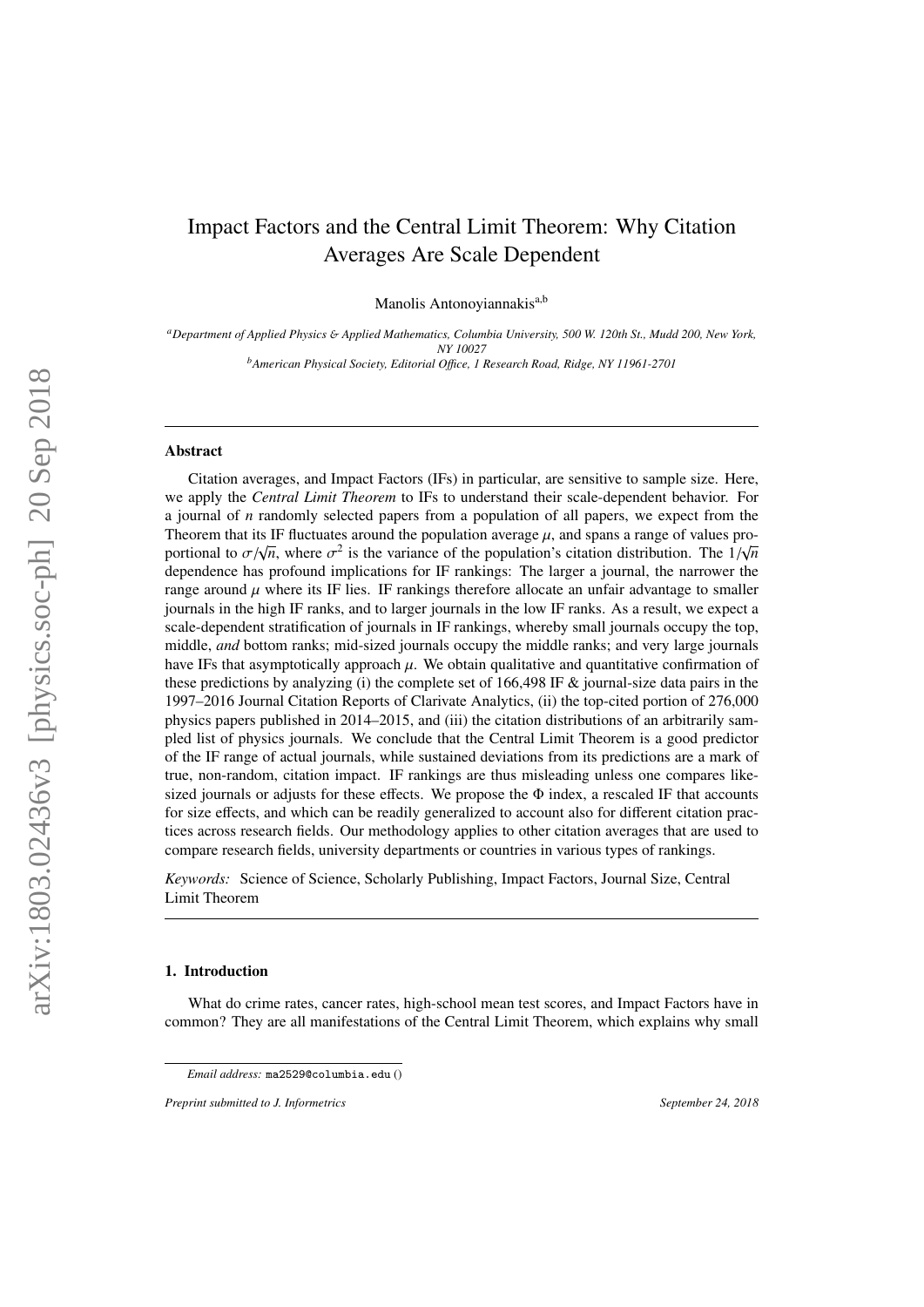populations (cities, schools, or research journals) score more often than one would expect at the top *and* bottom places of rankings, while large populations end up in less remarkable positions. But if size affects one's position in a ranking, then rankings of population averages must be misleading. The Impact Factor is an average measure of the citation impact of journals. Therefore, it may seem perfectly justifiable to use it when ranking journals of different sizes, in the same vein we use averages to rank, say, the class size of schools, the GPA's of students, the fuel efficiency of engines, the life expectancy in countries, or the GDP per capita for various countries. However, underlying such comparisons is the tacit admission (De Veaux, Velleman, & Bock, 2014) that the distributions being compared are (approximately) symmetric and do not contain outliers (i.e., extreme values)—or if they do, that the sample sizes are large enough to absorb extreme values. If the distributions are highly skewed, with outliers, and especially if the populations are small, then rankings by averages can be misleading, because averages are no longer representative of the distributions. Impact Factors qualify for these caveats. So far, several studies drew attention to the skewness of the citation distribution, or various other features of the Impact Factor, such as the 'free' citations to front-matter items of journals, the need to normalize for different citation practices among fields, the citation time windows, the lack of verifiability in the citation counts entering the Impact Factor calculations, the mixing of document types with disparate citabilities (articles versus reviews), etc. (Seglen, 1992; Seglen, 1997; Redner, 1998; Rossner, Van Epps, & Hill, 2007; Adler, Ewing, & Taylor, 2008; Radicchi, Fortunato, & Castellano, 2008; Wall, 2009; Fersht, 2009; Glanzel & Moed, 2013; Antonoyiannakis, 2015a; Antonoyiannakis, 2015b; San ¨ Francisco Declaration on Research Assessment, 2012; Bornmann & Leydesdorff, 2017). However, little attention has been paid (Amin & Mabe, 2004; Antonoyiannakis & Mitra, 2009) to the effect of journal scale on Impact Factors, which, as we will show, is substantial.

The Impact Factor is defined as

IF = 
$$
\frac{C}{N_{2Y}} = \frac{\sum_{i=1}^{i=N_{2Y}} c_i}{N_{2Y}},
$$
 (1)

where *C* are the citations received in year *y* to journal content published in years  $y - 1$ ,  $y - 2$ , and  $N_{2Y}$  is the biennial publication count, i.e., the number of citable items (articles and reviews) published in years *<sup>y</sup>* <sup>−</sup> <sup>1</sup>, *<sup>y</sup>* <sup>−</sup> 2. As can be verified from the Journal Citation Reports (JCR) of Clarivate Analytics, the annual publication count of journals ranges from a few papers to a few tens of thousands of papers. At the same time, individual papers can collect from zero to a few thousand citations in the JCR year. With a span of 4 orders of magnitude in the numerator and 5 orders of magnitude in the denominator, the IF is a quantity with considerable room for wiggle.

In this paper, *first*, we apply the Central Limit Theorem (the celebrated theorem of statistics) to understand and predict the behavior of Impact Factors. We find that Impact Factor rankings produce a scale-dependent stratification of journals, as follows. (a) Small journals occupy all ranks (top, middle *and* bottom); (b) mid-sized journals occupy the middle ranks; and (c) very large journals ("megajournals") converge to a single Impact Factor value—the population mean—almost irrespective of their size. Impact Factors are thus sensitive to journal size, and Impact Factor rankings do not provide a 'level playing field,' because size affects a journal's chances to make it in the top, middle, or bottom ranks. *Second*, we apply the Central Limit Theorem to arrive at an *Impact Factor uncertainty relation:* an expression that limits the expected range of Impact Factor values for a journal as a function of journal size and the citation variance of the population of all published papers. *Third*, we confirm our theoretical results, by analyzing 166,498 IF & journal-size data pairs, the citation-distribution data from 276,000 physics papers,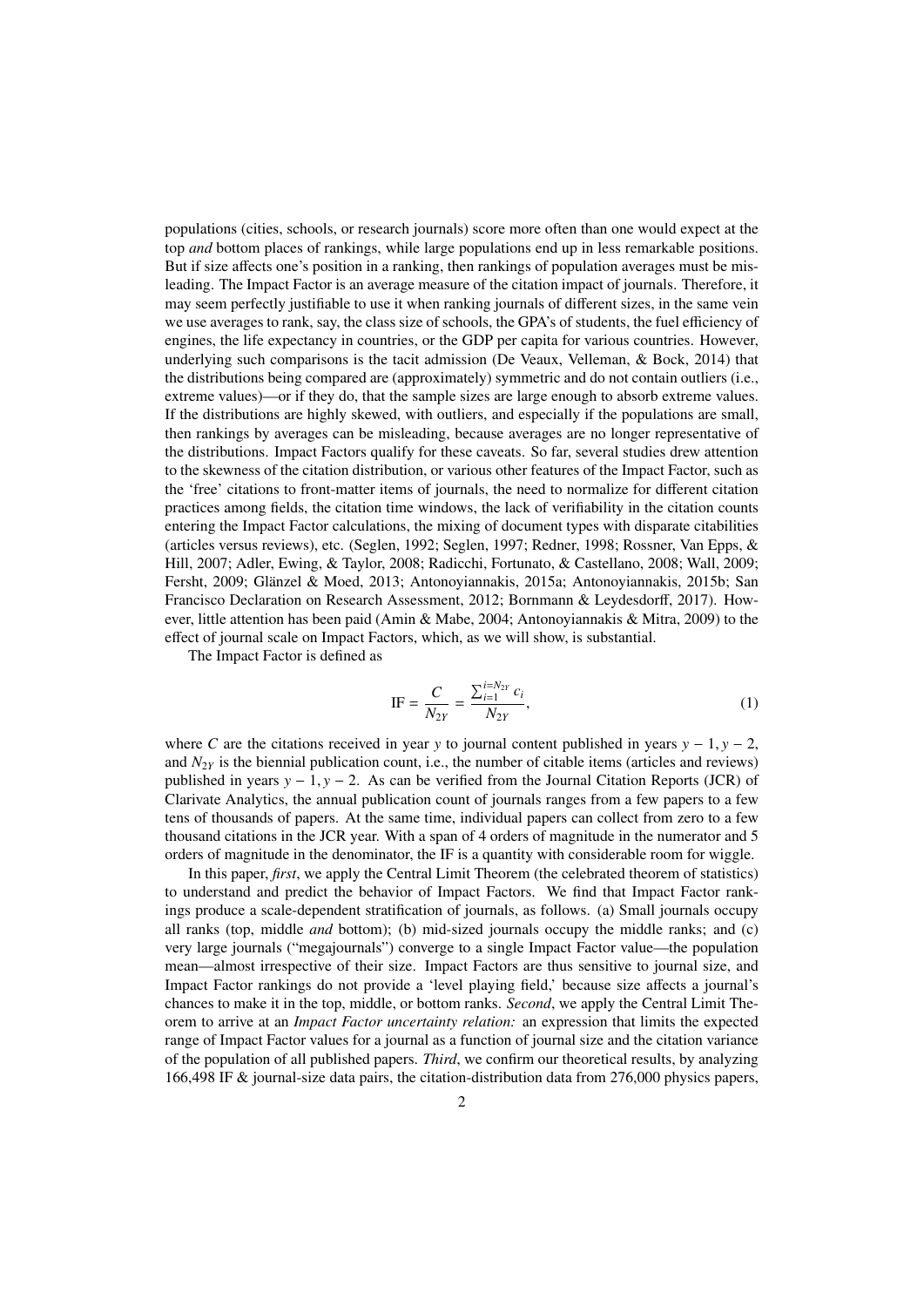and an arbitrarily sampled list of physics journals. We observe the predicted scale-dependent stratification of journals. We find that the Impact Factor uncertainty relation is a very good predictor of the range of Impact Factors observed in actual journals. And *fourth*, we argue that sustained deviation from the expected IF range is a mark of non-random citation impact. We thus propose to normalize IFs with regard to the theoretically expected maximum at a given size (using appropriate offsets), as a scale-independent index of citation impact.

Why does all this matter? Because statistically problematic comparisons can lead to misguided decisions, and Impact Factor rankings remain in wide use (and abuse) today (Gaind, 2018; Stephan, Veugelers, & Wang, 2017).

Our analysis shows that Impact Factor comparisons—even for similar fields and document types—for different-sized journals can be misleading. We argue that it is imperative to a seek metrics that are immune from or correct for this effect.

#### 2. Theoretical Background

#### <span id="page-2-1"></span>*2.1. The Central Limit Theorem for citation averages (i.e., Impact Factors)*

The Central Limit Theorem is the fundamental theorem of statistics. In a nutshell, it says that for independent and identically distributed data whose variance is finite, the sampling distribution of any mean becomes more nearly normal (i.e., Gaussian) as the sample size grows (De Veaux, Velleman, & Bock, 2014). The sample mean  $\bar{x}_n$  will then approach the population mean  $\mu$ , *in distribution*. More formally,

$$
\lim_{n \to \infty} \left( \sqrt{n} \left( \frac{\bar{x}_n - \mu}{\sigma} \right) \right) \stackrel{d}{=} N(0, 1) \tag{2}
$$

whence

<span id="page-2-0"></span>
$$
\sigma_n = \frac{\sigma}{\sqrt{n}},\tag{3}
$$

where *<sup>N</sup>*(0, 1) is the normal distribution and the symbol "d" in the equality means *in distribution*.  $\sigma_n$  is the standard deviation of a sampling distribution,  $\sigma$  is the standard deviation of the entire population we wish to study (and which is often not known), and *n* the sample size. So, sample means vary less than individual measurements. (The square of the standard deviation is the *variance*.)

The sampling distribution is a notional (imaginary) distribution from a very large number of samples, each one of size *n*, which approaches a normal distribution in the limit of large *n*. In practice, the Central Limit Theorem holds for *n* as low as 30, unless there are exceptional circumstances—e.g., when the population distribution is highly skewed—in which case higher values are needed. So,  $\sigma_n$  measures how widely the sample means of size *n* vary around the the population mean  $\mu$  (which is approached in the limit of large *n*).

Before we apply the Central Limit Theorem to IFs, let us comment on the assumptions involved. First, our population consists of all papers (articles and reviews) published in all research fields over a number of previous years (normally two for the IF), and the quantity we are going to average over is the number of citations of each paper received in the current year. The population mean  $\mu$  is the citation average of all papers, i.e., the IF of the 'megajournal' consisting of all papers in all fields. The sampling involves randomly drawing *n* papers from the population—i.e., forming a 'journal'—and calculating their citation average, which is essentially the IF of the random sample (journal). The Central Limit Theorem then tells us that the IF of all random samples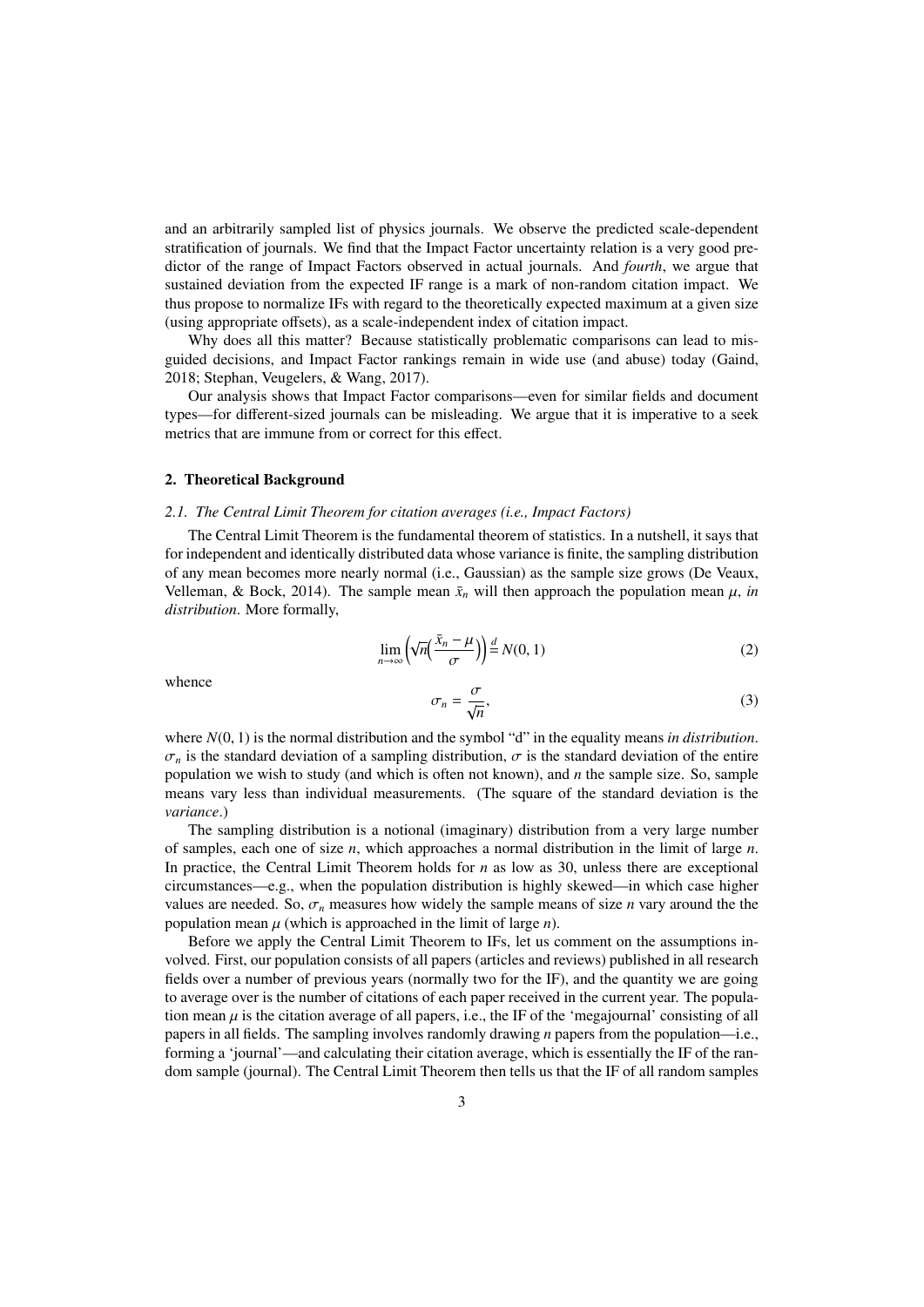(journals) approaches the population mean  $\mu$  *in distribution* as *n* becomes large, and describes how the variance of all IFs of *n*-sized journals depends on *n* and on the population properties  $(\sigma, u)$ . Of course, in real journals the papers are not randomly drawn but *selected* by editors, board members, and referees who are consciously trying to 'bias' the decision process in favor of the better papers for the benefit of their readers. We will revisit this assumption of random samples in §[6](#page-19-0) and §[7](#page-20-0) once we present our analysis and data.

Let us now examine the two quantities ( $\sigma$  and  $n$ ) on which the sample standard deviation  $(\sigma_n)$  depends in Eq. [\(3\)](#page-2-0).

#### *2.1.1. Variance e*ff*ects (dependence on* σ*)*

Equation [\(3\)](#page-2-0) shows that the sample variance is proportional to the population variance. High variance (i.e., variability, disparity of values) in the population causes high variance in the sample. This makes sense. For example, imagine that the world's richest and tallest persons simultaneously move into a neighborhood of a population of 1000 people. Because income disparity (variance) among the population is far greater than height disparity, we would expect the income means (averages) of various random samples drawn from the population to vary more than height means. Note that citation 'wealth' is very unevenly distributed, like monetary wealth.

For populations of scientific research papers, the citation distributions have high variances, because the individual papers can be cited from 0 to a few thousand times. Therefore citation means (Impact Factors) have a much higher variance at a given sample size, compared to, say, the height means for adults.

It is the high variance  $(\sigma^2)$  of citations in populations of scientific papers that makes the tral I imit Theorem relevant in Impact Factor rankings. Had  $\sigma$  been 100 times smaller for Central Limit Theorem relevant in Impact Factor rankings. Had  $\sigma$  been 100 times smaller for citation distributions, none of the effects described in this paper would be seen—they would be there, of course, but they would be too small to be of interest and would not interfere with rankings of average metrics. Thus, the multiplier  $\sigma$  in the numerator of Eq. [\(3\)](#page-2-0) acts as a 'switch' that turns on the size effects of the denominator.

#### <span id="page-3-0"></span>*2.1.2. Size e*ff*ects (dependence on n)*

The inverse square root dependence of Eq. [\(3\)](#page-2-0) with sample size *n* means that for small journals (small  $n$ ), IFs can fluctuate widely around the population mean  $\mu$ . Thus, for small journals we expect to see a wide range of IFs, from very low to very high values. Small journals will thus dominate the high ranks of Impact Factor values, but also the low ranks! Actually, small journals will cover the entire range of Impact Factor values. With increasing *n* to mediumsized journals, the fluctuation  $\sigma_n$  around the population mean  $\mu$  decreases. Therefore, mid-sized journals will not be able to achieve as high Impact Factors as small journals but they will be spared from really low values too. So, mid-sized journals will do better than small journals in the low ranks but worse in the top ranks. Finally, for large journal sizes *n*, the fluctuation of sample means around the population mean  $\mu$  is small, so all Impact Factors of large journals will asymptotically approach  $\mu$ . Therefore, very large journals have no chance at all to populate any remarkable (i.e., prestigious) ranks. However, they will be ranked higher than many small (and a few mid-sized) journals.

We can codify the above discussion in a simple conceptual diagram. For simplicity, let us use three size classifications, as follows. We classify journals with biennial publication count  $n \leq$ 2000 as 'small;' journals with 2000 < *<sup>n</sup>* <sup>≤</sup> 10000 as 'mid-sized;' and journals with *<sup>n</sup>* > 10000 as 'large.' We would then expect the scale-dependent stratification of journals in IF rankings that is shown in Table 1.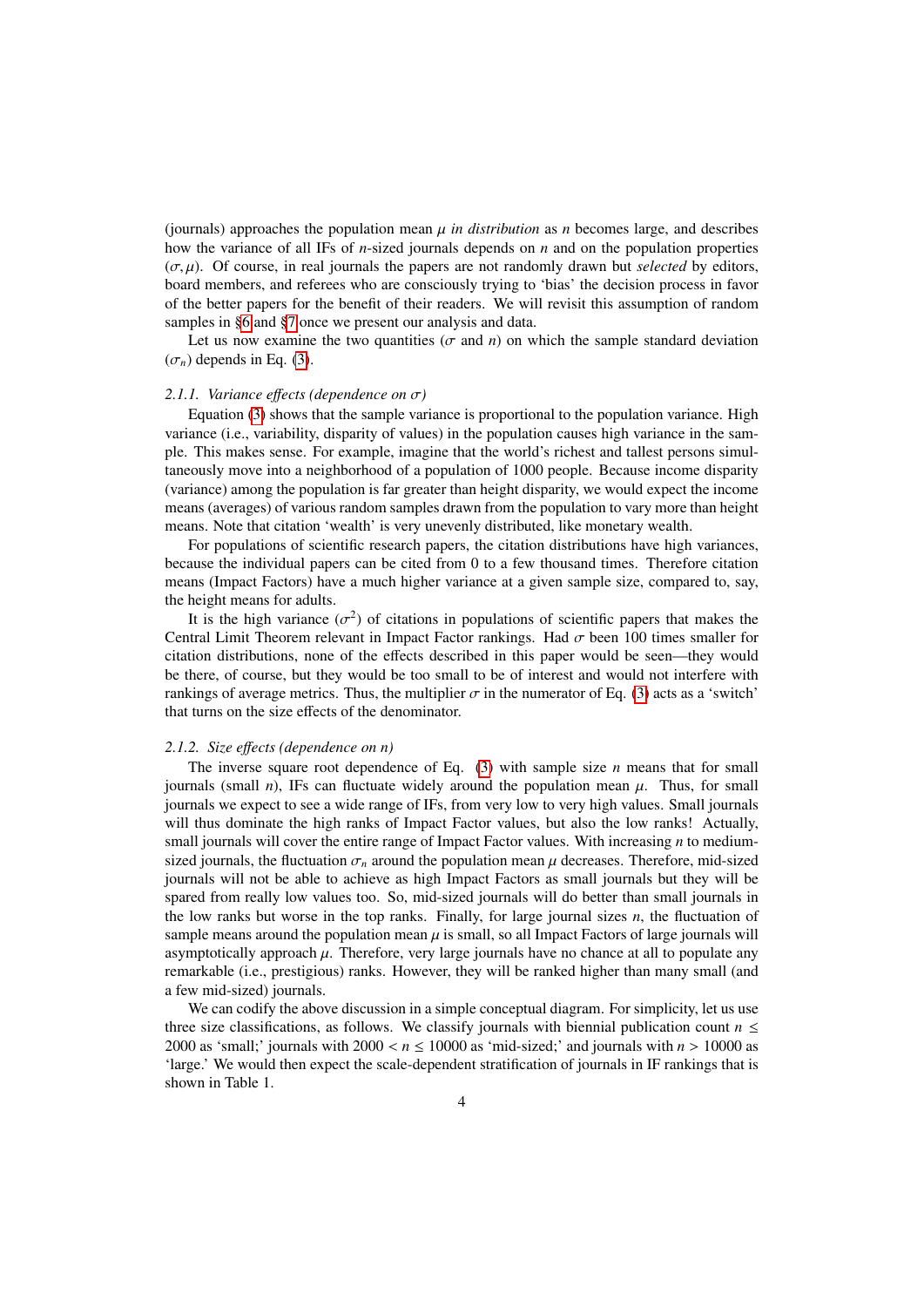| Impact Factor Journal Size |                                |
|----------------------------|--------------------------------|
|                            | High Small                     |
|                            | Moderate Small — Medium        |
|                            | Average Small — Medium — Large |
| Below average              | Small — Medium                 |
| Low                        | - Small                        |

Table 1: Because of the Central Limit Theorem, we expect a scale-dependent stratification of journals in IF rankings.

By the way, such stratification effects have been reported for other average metrics—e.g., crime statistics, school performances, cancer rates, etc.—and explained in terms of the Central Limit Theorem (Wainer & Zwerling, 2006; Wainer, 2007; Gelman & Nolan, 2002). In one spectacular example that made headlines, the Bill and Melinda Gates Foundation "began funding an effort to encourage the breakup of large schools into smaller schools" since it "had been noticed that smaller schools were more common among the best-performing schools than one would expect" (De Veaux, Velleman, & Bock, 2014). However, small schools were also more likely to be among the worst-performing schools, in agreement with the Central Limit Theorem. Ultimately, the Foundation shifted its emphasis away from the small-schools effort.

#### *2.1.3. Why is the Central Limit Theorem relevant for Impact Factors?*

Journal sizes range typically from 50–50,000 (biennial count, *n*), so the quantity  $1/\sqrt{n}$  ranges<br>n  $10^{-3}$ – $10^{-1}$ . If the population standard deviation  $\sigma$  were no greater than 1, then random from  $10^{-3}$ – $10^{-1}$ . If the population standard deviation  $\sigma$  were no greater than 1, then random fluctuations in Impact Factors (which are a few *times* the  $\sigma$ ) would be smaller than 0.5 say fluctuations in Impact Factors (which are a few *times* the  $\sigma_n$ ) would be smaller than 0.5, say, and thus irrelevant for journal rankings (except for very low Impact Factors). But if, as we will show later,  $\sigma$  is at least 10, then  $\sigma_n$  lies in the range 0.05–1.5, and journal rankings are affected significantly, because random fluctuations lie in the range  $\approx 0.2-5$  and are no longer negligible compared to Impact Factors themselves. This is why the Central Limit Theorem is relevant here. (This is a *first* justification of the applicability of the Theorem for Impact Factors, see §[2.1.](#page-2-1) More reasons will be provided later.)

#### <span id="page-4-1"></span>*2.2. An uncertainty relation for Impact Factors*

Consider the population of citations in a certain year to all papers published in the previous two years. Imagine that we draw random samples ("journals") of size *n* from this population, and calculate their citation average, *f*(*n*), which for practical purposes is equal to the Impact Factor of the *n* papers (we ignore from the 'free' citations in the numerator, which generally do not play a major role in IF values). Because the sampling distribution of the sample means is normal (i.e., Gaussian), we can expect roughly 68% of  $f(n)$  values to lie within  $\pm \sigma_n$  of  $\mu$ , 95% of  $f(n)$  values to lie within  $\pm 2\sigma_n$  of  $\mu$ , 99.7% of  $f(n)$  values to lie within  $\pm 3\sigma_n$  of  $\mu$ , and 99.99% of  $f(n)$  values to lie within  $\pm 4\sigma_n$  of  $\mu$ . So, we can write that for an integer *k* (where, in practice,  $k = 3$  or 4), the *f*(*n*) values are bounded as

$$
\mu - k\sigma_n \le f(n) \le \mu + k\sigma_n. \tag{4}
$$

We invoke the Central Limit Theorem, Eq. [\(3\)](#page-2-0), to rewrite the above inequality as

<span id="page-4-0"></span>
$$
\mu - \frac{k\sigma}{\sqrt{n}} \le f(n) \le \mu + \frac{k\sigma}{\sqrt{n}}.\qquad (Image Factor Uncertainty Relation)
$$
 (5)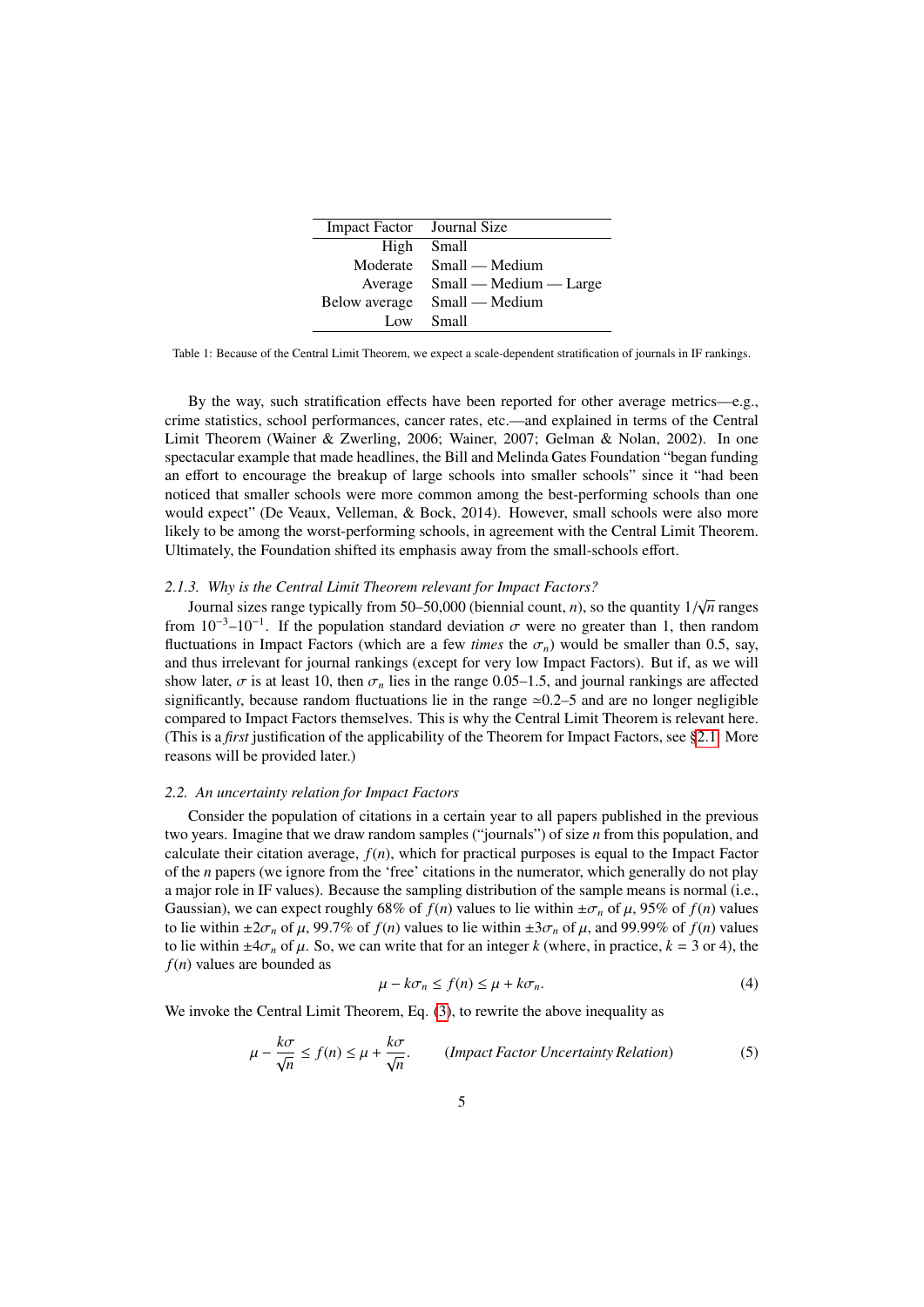The inequality [\(5\)](#page-4-0) says that the IF values that are statistically available to a randomly formed journal range from the theoretical minimum,  $f_{min}^{th}(n)$ , to the theoretical maximum,  $f_{min}^{th}(n)$ , which are defined as

<span id="page-5-1"></span>
$$
f_{min}^{th}(n) = \mu - \frac{k\sigma}{\sqrt{n}} \quad \text{and} \quad f_{max}^{th}(n) = \mu + \frac{k\sigma}{\sqrt{n}}.
$$
 (6)

We can recast expression  $(5)$  as

<span id="page-5-0"></span>
$$
\Delta f(n) \cdot \sqrt{n} \le k\sigma, \text{ where } \Delta f(n) \equiv |f(n) - \mu|,\tag{7}
$$

whence the term *uncertainty relation* becomes evident. Indeed, the 'uncertainty' ∆*f*(*n*)—the range of values of  $f(n)$  as measured from  $\mu$ —multiplied by the square root of the journal (biennial) size *n* cannot exceed  $k\sigma$ , statistically speaking. Therefore, for small journals  $\Delta f(n)$  is large, while for large journals  $\Delta f(n)$  is small. Again, the expressions [\(5\)](#page-4-0) or [\(7\)](#page-5-0) hold in a statistical sense—roughly in 99.99% cases for  $k = 4$ , or at a distance of  $4\sigma_n$  from  $\mu$ .

The Impact Factor uncertainty relation has important practical implications, as we discuss below.

*Implication #1*. Expression [\(5\)](#page-4-0) says that Impact Factor uncertainties ∆*f*(*n*) have a maximum *nhuctuon*  $\pi$ *i*. Expression (5) says that infeact ractor uncertainties  $\Delta f(t)$  have a maximum value  $k\sigma/\sqrt{n}$  that is inversely proportional to the square root of journal size. This scale dependence is rather punitive dence is rather punitive for large journals: A 100-fold increase in journal size yields a 10-fold decrease in the range of Impact Factor values, as measured from  $\mu$ . Therefore, large journals cannot have very high (or very low) Impact Factors. Conversely, small journals have a high range of Impact Factor values. Therefore, small journals *can* reach very high (and very low) Impact Factors. For small *n* compared to  $k^2\sigma^2$ , the term  $k\sigma/\sqrt{n}$  is large and  $\mu$  can be dropped from expression (5) so the bighest Impact Factor is inversely proportional to  $\sqrt{n}$ mipact ractors. For small *n* compared to  $\kappa$  *o*<sup>r</sup>, the term  $\kappa$ *o*<sup>r</sup>/ $\gamma$ *n* is large and  $\mu$  from expression [\(5\)](#page-4-0), so the highest Impact Factor is inversely proportional to  $\sqrt{n}$ .

*Implication #2*. The theoretical maximum  $f_{max}^{th}(n)$  increases with the population standard deviation  $\sigma$ , which is a measure of the disparity (variability) of citations among all papers in the population. The theoretical minimum  $f_{mn}^{th}(n)$  decreases with  $\sigma$  by the same amount. The maximum uncertainty  $\Delta f_{mn}(n) = |f^{th}(n) - \mu| = k \sigma \sqrt{n}$  and hence the range of IE values, both the population. The theoretical minimum  $f_{min}(n)$  decreases with  $\sigma$  by the same amount. The maximum uncertainty  $\Delta f_{max}(n) = |f_{max}^{\text{th}}(n) - \mu| = k\sigma/\sqrt{n}$ , and hence the range of IF values, both increase then That is as  $\sigma$ increase then. That is, as  $\sigma$  increases in a population, the range of IF values broadens.

But what is the population? We have assumed so far that it consists of all papers in all research fields, and this statement is true in a general sense. However, for research fields that cite each other little or not at all, one can claim that they are distinct populations, each with its own σ and μ. In this case, expression [\(5\)](#page-4-0) says that journals from the population with larger σ can reach higher Impact Factors. This is why, for example, mathematics journals have lower IFs compared to chemistry journals (and why normalizing citation averages to account for the different citedness of research fields makes sense and is standard practice in bibliometrics).

As the readers may have inferred, the parameters  $\sigma$  and  $\mu$  incorporate everything that makes one population (research field) distinct from another, citations-wise. Differences among fields such as (i) size of reference lists, (ii) chronological distribution of citations, (iii) size of research field, (iv) document types being cited, etc., are all factored in  $\sigma$  and  $\mu$ .

For the remainder of this manuscript, we do not account for different citation practices across research fields—a standard practice in bibliometrics (Moed, 2005, Bornmann & Leydesdorff, 2018, Waltman *et al*., 2012). This is of course an oversimplification, but to address it here would take us beyond the scope of this paper. We will address this issue in future work.

*Implication #3*. For large enough *n* there is an Impact Factor minimum, equal to  $\mu - k\sigma/\sqrt{n}$ <br>*Implication #3*. For large enough *n* there is an Impact Factor minimum, equal to  $\mu - k\sigma/\sqrt{n}$ (where *f*(*n*) has to be nonnegative, of course). That is, *f*(*n*) is bounded *from below*.

Let us take a more detailed look at the Impact Factor uncertainty relation— Eq. [\(5\)](#page-4-0)—for two limits of interest.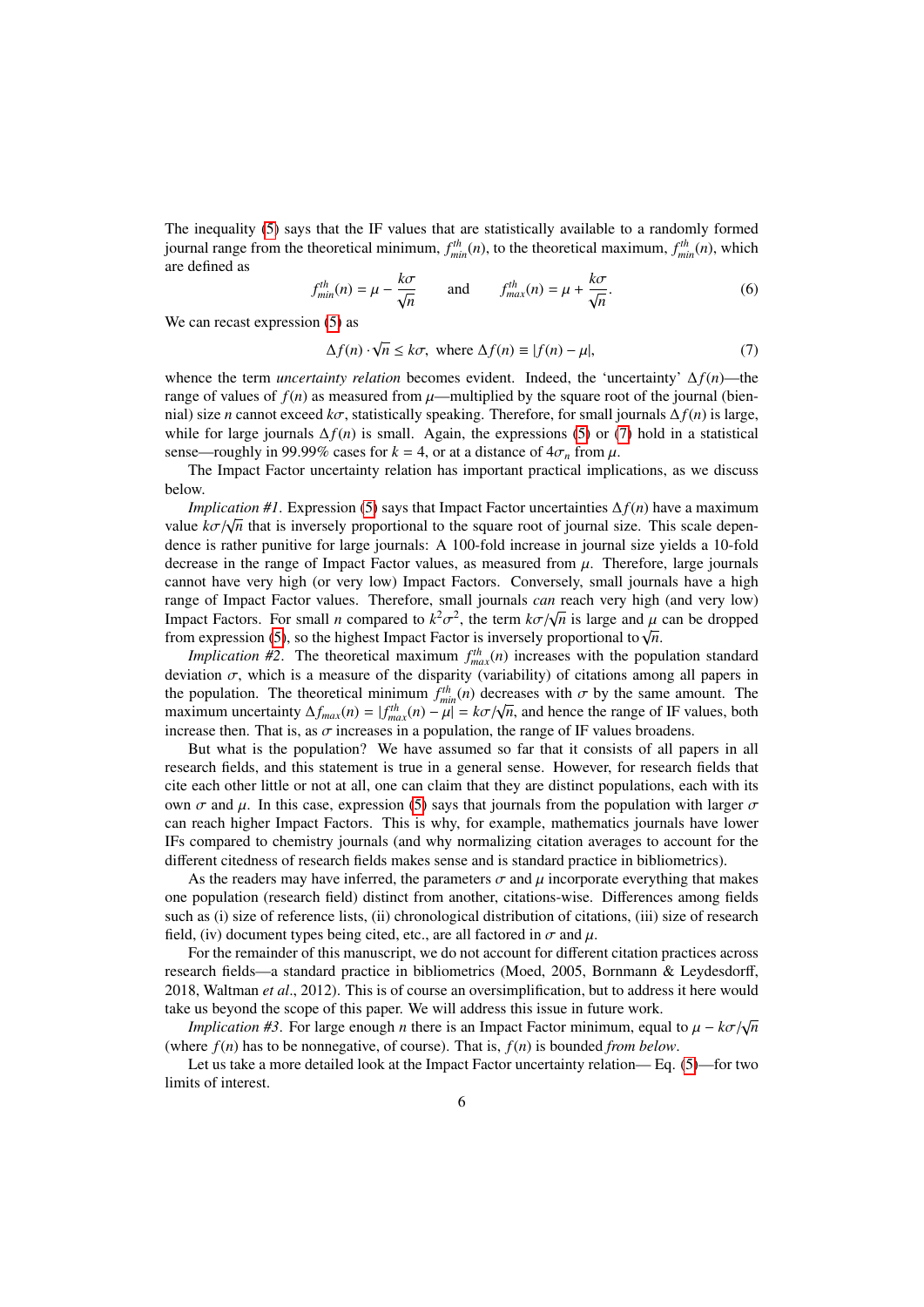*Case I. Small journals.* If there are values  $\sigma, \mu$  such that  $n \ll k^2$ <br>Eq. (5) simplifies to  $\frac{2}{\mu^2}$ , then  $\mu$  can be left out and Eq. [\(5\)](#page-4-0) simplifies to

<span id="page-6-2"></span>
$$
0 \le f(n) \le \frac{k\sigma}{\sqrt{n}}, \quad \text{for} \quad \mu \ll k\sigma/\sqrt{n}.\tag{8}
$$

So, for small journals the Impact Factor can range from 0 to a maximum value that is inversely proportional to<sup>√</sup> *n*, which can become quite large for small enough size. In other words, small journals are highly volatile, and they will populate all positions in Impact Factor ranks, from the lowest to the highest.

*Case II. Very large journals, i.e.,*  $n \gg k^2$  $^{2}/\mu^{2}$ . Here, expression [\(5\)](#page-4-0) reduces to

<span id="page-6-3"></span>
$$
\mu - \delta \le f(n) \le \mu + \delta, \quad \text{where } \delta = \frac{k\sigma}{\sqrt{n}} \ll 1,
$$
\n(9)

and the Impact Factor asymptotically approaches the population mean,  $\mu$ . This is both good and bad news for very large journals in Impact Factor rankings: They will neither populate the low ranks nor the high ranks. These journals sample the population, so to speak, so they are stable and insensitive to size effects. Their Impact Factors are bounded from above and below.

To recap, the Impact Factor uncertainty relation is merely the result of applying the Central Limit Theorem to citation averages, and using standard properties of the normal distribution.

# 3. Materials and Methods

# *3.1. Approximating*  $N_{2Y} \approx 2N_Y$  *for easier data retrieval*

We collected data on Impact Factors and citable items *N<sup>Y</sup>* from Clarivate Analytics Journal Citation Reports (JCR), in the 20-year period 1997–2016. (Both Science Citation Index Expanded (SCIE) and the Social Sciences Citation Index (SSCI) were selected. In the remainder of the paper, unless noted otherwise, all references to JCR include both SCIE and SSCI editions.) The citable items  $(N<sub>Y</sub>)$  data refer to the JCR year: They are the sum of articles and reviews published by a journal in that year. From the original data, we removed those journals whose Impact Factors or citable items were listed as either non-available or zero, as well as duplicate entries. A total of 166,498 journal datapoints were thus obtained. The *N<sup>Y</sup>* values range from 1 to 31,496, while the Impact Factor values range from 0.027 to 187.04.

For the purposes of this paper we need data on the IF and its denominator,  $N_{2Y}$ , the biennial publication count in the two years prior to the JCR year. A practical difficulty arises here. While the JCR list IF values and yearly publication counts  $(N<sub>Y</sub>)$  in the JCR year, they do not list  $N<sub>2Y</sub>$ values. To obtain  $N_{2Y}$  data we must check each journal individually in the Web of Science a conceptually trivial but nevertheless cumbersome procedure for tens of thousands of journal datapoints. However, it is reasonable to assume that the publication count does not change appreciably over the 3-year window spanned by  $N_Y$  and  $N_{2Y}$ , and write

<span id="page-6-0"></span>
$$
N_{2Y} \approx 2N_Y. \tag{10}
$$

If the approximation [\(10\)](#page-6-0) holds for all journals, we would be justified to use  $2N<sub>Y</sub>$  data as a substitute for  $N_{2Y}$ . It would thus suffice that  $N_{2Y}$  be no greater (or smaller) than a few times the product 2 $N_Y$ . That is,

<span id="page-6-1"></span>
$$
N_{2Y} = z \ 2N_Y, \text{where } 0.1 \lessapprox z \lessapprox 10. \tag{11}
$$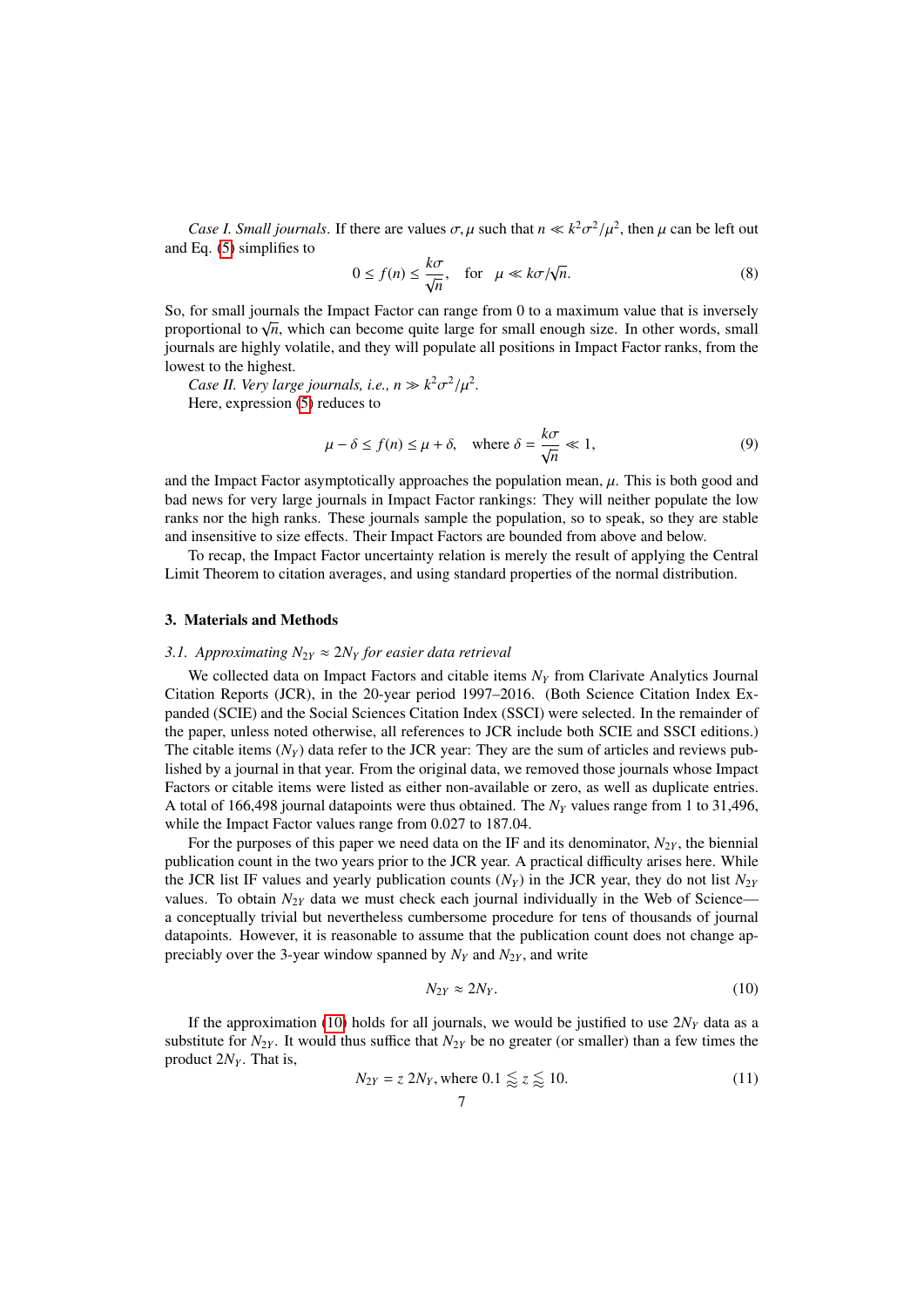

<span id="page-7-0"></span>Figure 1: How good is the approximation of Eq. [\(10\)](#page-6-0)? We test this from the 2016 JCR SCIE data. The biennial publication count in the two years prior to the JCR year  $(N_{2Y})$ , is plotted against twice the annual publication count in the JCR year  $(2N<sub>Y</sub>)$ .

We test Eq. [\(10\)](#page-6-0) for the 2016 JCR year and the 8710 journals in the Science Citation Index Expanded (SCIE) list. As we can see from Fig. [1,](#page-7-0) the quantities  $2N<sub>Y</sub>$  and  $N<sub>2Y</sub>$  are strongly correlated (slope = 0.96,  $R^2$ =0.82, Pearson correlation coefficient = 0.90). Of the 8710 journals, all but 5 (or 99.94%) satisfy Eq. (11) while even for the 5 remaining journals, z remains modest all but 5 (or 99.94%) satisfy Eq. [\(11\)](#page-6-1), while even for the 5 remaining journals, *z* remains modest (*z* < 18). Therefore, we are justified to use the approximation  $N_{2Y} \approx 2N_Y$ , provided we are interested in the broad, overall relationship of Impact Factors with journal size. But when we analyze *individual* journals, especially with respect to each other (as in *ranking*), then we must use  $N_{2Y}$ . Certainly, the only reason we may prefer to use  $2N_Y$  instead of  $N_{2Y}$  is the ease of data retrieval from JCR, but where and when necessary, the value  $N_{2Y}$  should be used.

# 4. Data Analysis

### *4.1. Range of Impact Factor values from citation distribution data*

As a first check of the relevance of the Central Limit Theorem—and its underlying sampling distribution—for real distributions, we study the citation distribution of the ∼276,000 physics papers (articles and reviews) published in 2014–2015, and cited in 2016, in the Web of Science Core Collection. Since we are interested in the range of IF values, we calculate how the highest possible citation average depends on sample size for the *top-cited* portion of the distribution that is, for the 2089 papers cited at least 30 times in 2016.

First, we confirm that the citation distribution has finite variance—a key prerequisite for the Central Limit Theorem. Specifically, we find that the probability for a paper among the 2089 papers to be cited more than *n* times follows a Pareto distribution with a shape parameter  $\alpha_P = 2.27$ , i.e., Prob( $x > n$ ) ∼ 1/ $x^{2.27}$ . Because  $\alpha_P > 2$ , the variance is finite. One could easily follow a similar analysis to show that the tails of citation distributions in subjects other than follow a similar analysis to show that the tails of citation distributions in subjects other than physics also follow a Pareto distribution with finite variance. For example, of the 12633 articles and reviews published in the subject Information Science and Library Science in 2015–2016, the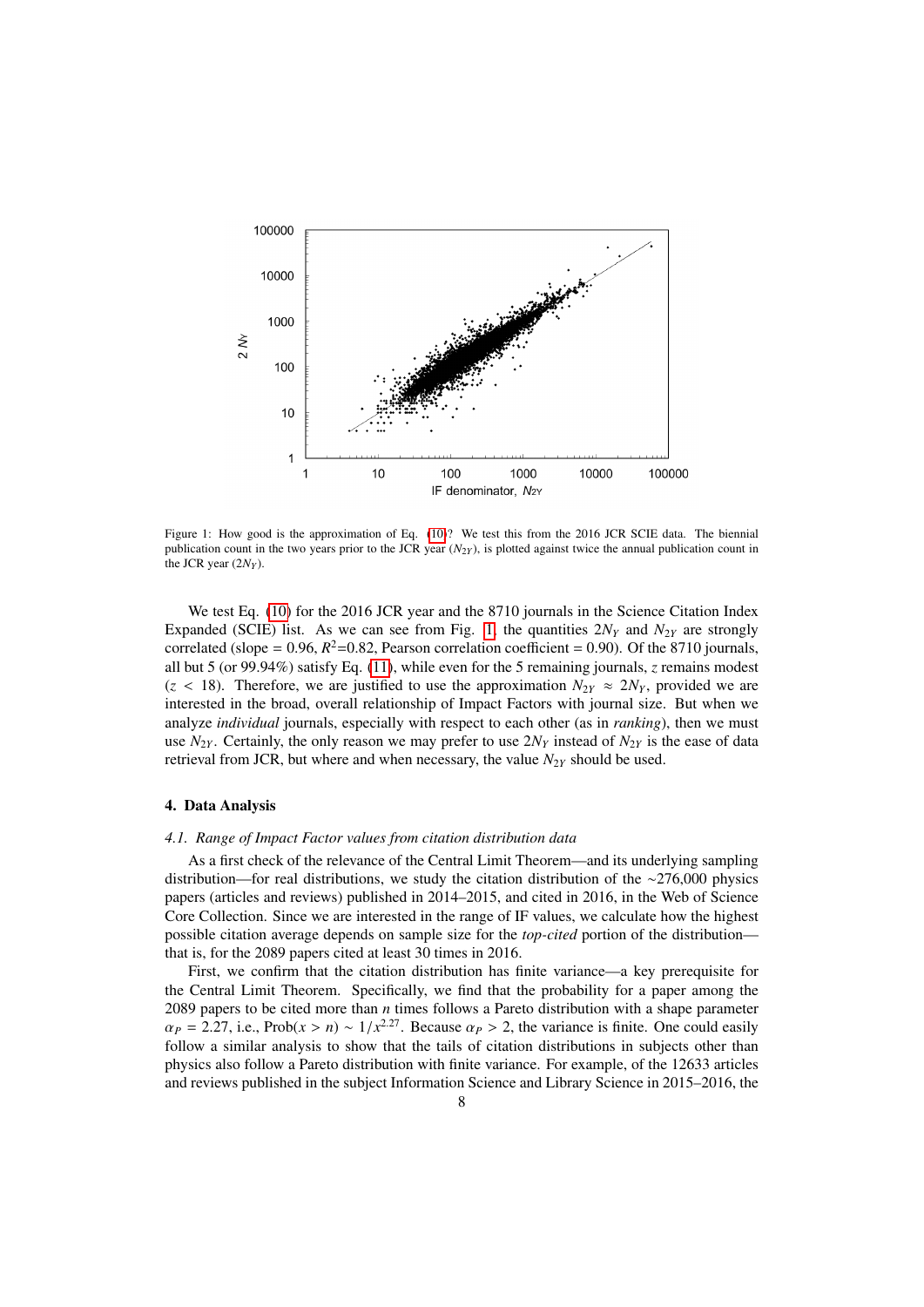citations of the 241 papers that were cited at least 10 times in 2017 form a Pareto distribution with a shape parameter  $\alpha_p = 2.38$ . For shape parameter values  $\alpha_p \leq 2$  the variance of a Pareto distribution is infinite and the Central Limit Theorem does not hold (Newman, 2005).

We calculated the total citations,  $C_{max}(n)$ , as a function of decreasing citation rank, *n*, for the 2089 papers in our set. The dependence of  $C_{max}(n)$  on *n* is found to be (see Fig. [2,](#page-9-0) inset)

<span id="page-8-1"></span>
$$
C_{max}(n) = \lambda n^{0.55}, \ 1 \le n \le 2089,\tag{12}
$$

where  $\lambda = 1774$  is a scale factor in the order of the number of citations received by the most cited paper in this distribution, which in this case is  $c_{max} = 2121$ . Note that  $C_{max}(n)$  grows much slower than linearly with *n*. The Impact Factor  $f_{nh}^{fit}$ slower than linearly with *n*. The Impact Factor  $f_{ph,max}^{JH}(n)$  is defined as the ratio  $C_{max}(n)/n$ . (We denote results obtained from data fitting with a 'fit' superscript, as opposed to results from theory where we use 'th'.) So we can write

<span id="page-8-0"></span>
$$
f_{ph,max}^{fit}(n) = \lambda n^{-\alpha},\tag{13}
$$

with  $\alpha = 0.45$  and  $\lambda = 1774$  here. Clearly,  $C_{max}(n)$  grows less than linearly with *n*, which results in a size-dependent citation average,  $f_{n_h max}^{fit}(n)$ . See Fig. 2.  $p_{h,max}^{(j,u)}(n)$ . See Fig. [2.](#page-9-0)<br>uced from 'only' the

The fact that Eq. [\(13\)](#page-8-0) has been deduced from 'only' the top 2089 papers should not distract us from recognizing the generality of the conclusion: Equation [\(13\)](#page-8-0) is in good agreement with the Impact Factor uncertainly relation [\(5\)](#page-4-0) and—because the small-journal approximation holds at the high value of  $f_{ph\,max}^{fit}(n)$  where Eq. [\(13\)](#page-8-0) is terminated—with its simplified version, Eq. [\(8\)](#page-6-2). In fact, *ph<sub>phmax</sub>*(*n*) where Eq. (15) is driminated with its simplified version, Eq. (6). In fact, that we continued the analysis to lower-ranked papers, the exponent in Eq. [\(12\)](#page-8-1) would have surely decreased, since the  $C_{max}(n)$  curve would cave downward to account for lower-cited papers; consequently, the  $\alpha$  value in Eq. [\(13\)](#page-8-0) would approach 0.5. Therefore, the frequency distribution of citation averages for physics articles and reviews agrees with the sampling distribution from the Central Limit Theorem.

To further explore the agreement between actual citation distributions and the sampling distribution, we selected an arbitrarily sampled list of 15 physics journals, and compared the citation average,  $f_{inl}^{fit}$  $j_l^{j_l}$ ,  $m_l^{j_l}$ , of their top-*n* cited papers with the right-hand-side of Eq. [\(5\)](#page-4-0), i.e.,  $l_l^{j_l}$ ,  $m_l^{j_l}$ ,  $m_l^{j_l}$ ,  $m_l^{j_l}$ ,  $m_l^{j_l}$ ,  $m_l^{j_l}$ ,  $m_l^{j_l}$ ,  $m_l^{j_l}$ ,  $m_l^{j_l}$ ,  $m_l^{j_l}$ ,  $m_l^{j_l}$ ,  $m_l^{j_l}$ ,  $m_l^{j_l}$  $f_{max}^{th}(n) = \mu + k\sigma/\sqrt{n}$ . The journals were Nat. Physics, New J. Phys., Nucl. Phys. B, Phys. Lett.<br>*R* Phys. Bev. X, Phys. Rev. Lett. Phys. Rev. A, Phys. Rev. R, Phys. B, Phys. Lett. B, Phys. Rev. X, Phys. Rev. Lett., Phys. Rev. A, Phys. Rev. B, Phys. Rev. C, Phys. Rev. D, Phys. Rev. E, Phys. Rev. Applied, Phys. Rev. Phys. Ed. Res., Phys. Rev. Acc. Beams, and Rev. Mod. Phys. We obtained the citation distributions for papers published in 2014–2015, cited in 2016. Here, the small-journal approximation does not necessarily hold, so we used the value  $\mu = 3$  for the population average, a choice that will be justified later. When we plot the quantity  $(f_{jnl,m\alpha}(n) - \mu)$  against *n* for the top-25% cited portion of each journal, we find an *n*<sup>-α</sup> behavior.<br>The exponent  $\alpha$  ranges from 0.38 to 0.56 for the 15 journals, with a median and mean value both  $j_{ph,max}(t)$   $\mu$  against *n* for the top 25 *n* cited portion of each journals, we find an *n* behavior.<br>The exponent  $\alpha$  ranges from 0.38 to 0.56 for the 15 journals, with a median and mean value both<br>equal to 0.47 in rea equal to 0.47, in reasonable agreement with the expected value of 0.50 from the Central Limit Theorem. The median and mean values of  $\alpha$  were not particularly sensitive to the specific cutoff point of the top-25%.

To sum up, the agreement of both the empirical curve Eq. [\(13\)](#page-8-0) from physics papers *and* the corresponding curves from our sampled list of 15 physics journals with the Impact Factor uncertainty relation of Eq. [\(5\)](#page-4-0) is another confirmation that the Central Limit Theorem applies here. And the key consequence of this applicability is that the range of IF values that are statistically available to a journal of size *n* scales as  $1/\sqrt{n}$ .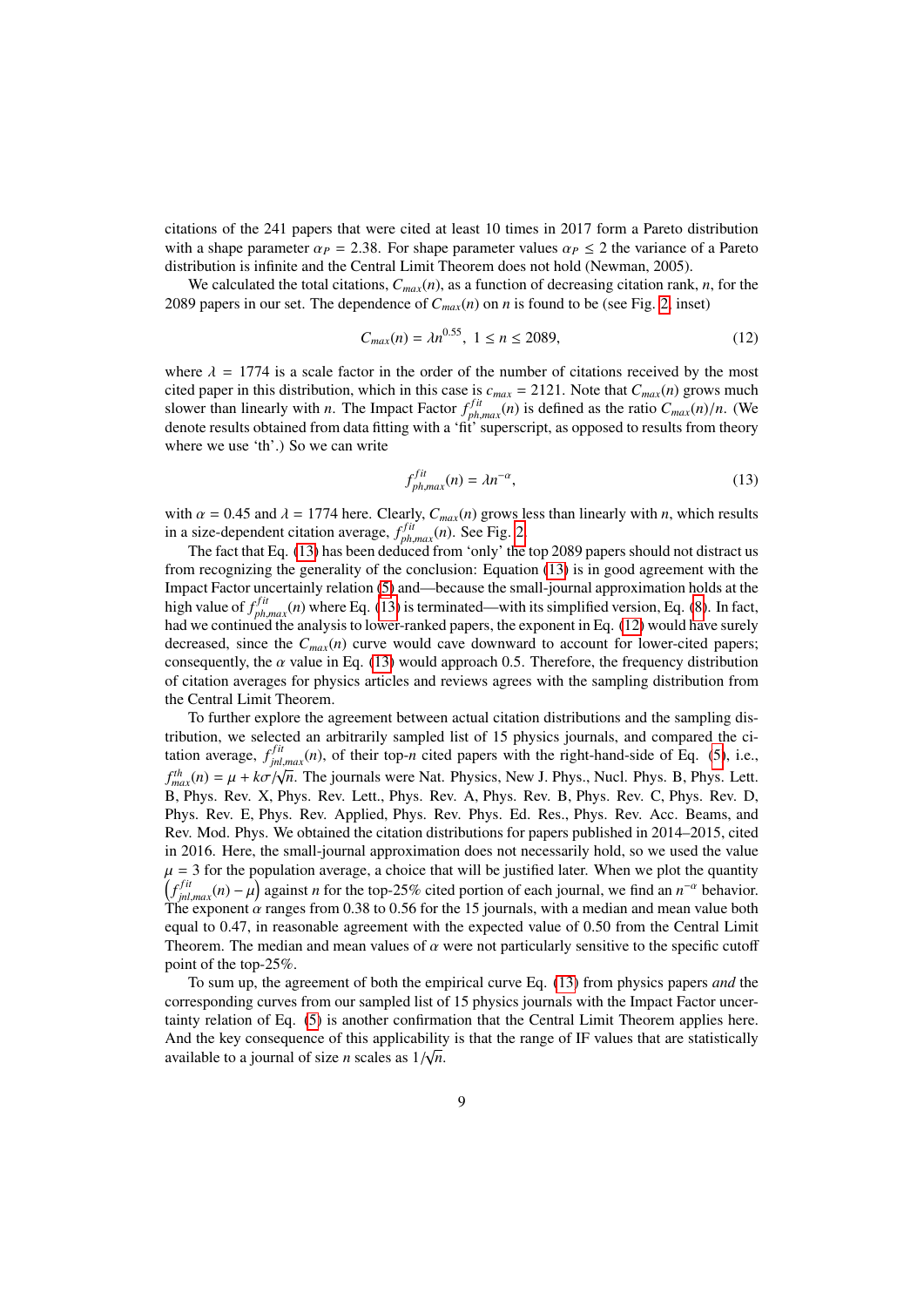

<span id="page-9-0"></span>Figure 2: Impact Factor,  $f_{ph,max}^{fit}(n)$ , of the set of *n* top-cited papers among the 276,000 papers published in physics in 2014–2015, versus citation rank *n*. Inset: Total citations of *n* top-cited papers versus *n*. He 2014–2015, versus citation rank, *n*. Inset: Total citations of *n* top-cited papers versus *n*. Here,  $\lambda = 1774$  and  $\alpha = 0.45$ .

# *4.2. Range of Impact Factor values from Impact-Factor* & *journal-size data*

We have analyzed all 166,498 IF and journal-size data pairs with nonzero values for the Impact Factor and number of annual citable items (*N<sup>Y</sup>* ) in the Clarivate Analytics Journal Citation Reports in the 1997–2016 period. Before we proceed, let us present two important features of Impact Factors and journal sizes, which may not be widely known.

#### *4.2.1. Small journals are extremely common*

In Fig. [3](#page-10-0) we plot the frequency distribution of journals vs. their annual size, i.e., the number of citable items (articles and reviews) published in the JCR year, *N<sup>Y</sup>* . Small journals are extremely common: The most common journal size is 24 citable items per year. 50% of all journals publish 60 or fewer citable items per year, while 90% of all journals publish 250 or fewer citable items annually.

# *4.2.2. Most journals have low Impact Factors*

In Fig. [4](#page-10-1) we plot the frequency distribution of journals vs. their IFs. As is evident from the figure, most IFs are quite low: The most commonly occurring value is 0.5. In the range  $0.5 <$  IF  $<$  7, which covers 85% of all journals, the frequency distribution can be approximated by an exponentially decreasing function (see dotted line).

We are now ready to analyze Impact-Factor and journal-size data to obtain a boundary curve for Impact Factors.

### <span id="page-9-1"></span>*4.2.3. Impact Factor vs. journal size*

In Fig. [5,](#page-11-0) we plot the Impact Factor versus journal (annual) size for all 166,498 journal datapoints in our set. All values of journal sizes and IFs listed in the 20 years of JCR data are shown in a linear-log plot. (As we noted before, the Central Limit Theorem applies for sample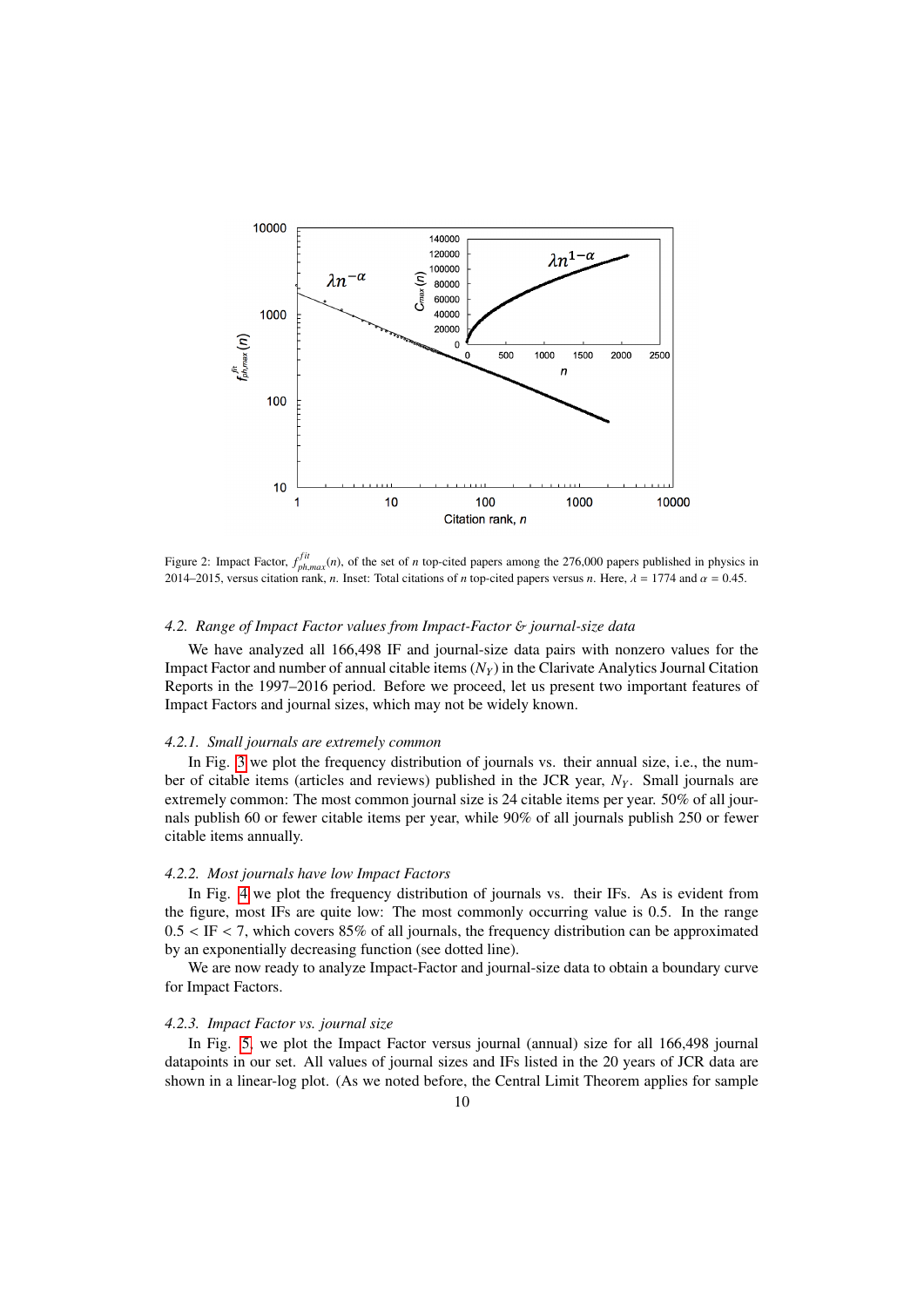

<span id="page-10-0"></span>Figure 3: Frequency (filled dots) and fraction (hollow dots) of journals with annual publication count *N<sup>Y</sup>* . Data for 166,498 journal datapoints in the 1997–2016 JCR.



<span id="page-10-1"></span>Figure 4: Frequency distributions of IF values. The dotted line is an exponential fit, valid  $(R^2 = 0.99)$  in the range  $0 \le E \le 10$  plotted as a histogram in linear scale. Data for 166.498  $0.5 <$  IF  $<$  7. Inset: Same data but in the range  $0 <$  IF  $<$  10, plotted as a histogram in linear scale. Data for 166,498 journal datapoints in the 1997–2016 JCR. The bin width of IF values used in the distribution is 0.1.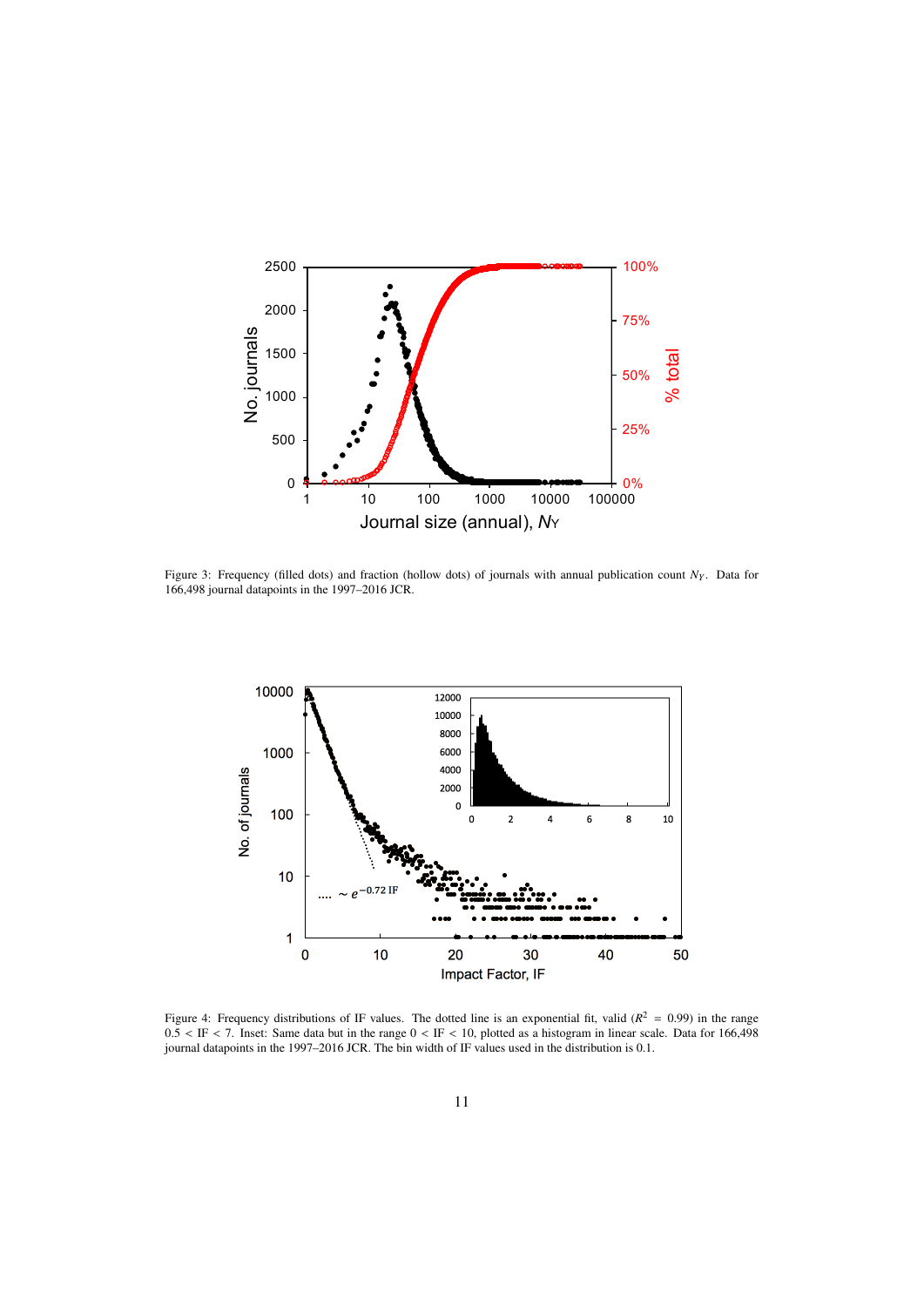

<span id="page-11-0"></span>Figure 5: IF values versus annual journal size *N<sup>Y</sup>* . 166,498 points shown, corresponding to all journals with a nonzero IF and *N<sup>Y</sup>* from 1997–2016. All values shown. Data from Journal Citation Reports, Clarivate Analytics. Inset: Detail of main plot, for  $N_Y \geq 30$ .

sizes (i.e., biennial journal sizes) that are typically 30 or greater, but for completeness, we show all the data in the figure. More on the range of applicability of the Theorem later.) The first thing to note is that for  $n \approx 2N_Y > 60$  (see inset), Fig. [5](#page-11-0) has the signature appearance of the Central Limit Theorem at work: The data show high variance at small scales, which gradually decreases at higher scales as the datapoints almost converge to a single value at the highest scales. Compare, for instance, with Fig. 3 of Wainer, 2007, which shows the age-adjusted kidney-cancer rates in US counties, and which is a well-known manifestation of the Central Limit Theorem.

What happens for  $n \leq 60$ ? The abrupt peak of extremely high ( $> 100$ ) IF values at biennial size  $n \approx 2N_y \approx 50$  is a clear break from the gradually diminishing triangular-shaped distribution that is the signature of the Central Limit Theorem. All the datapoints of this peak belong to *CA-A Cancer Journal for Clinicians*, a journal whose citation distribution has a very high standard deviation ( $\sigma_n \approx 600$ , typically). To avoid these "problematic" datapoints that challenge the Theorem's validity, we suggest  $n = 60$  as a conservative lower bound for the biennial sample size of citation distributions. Indeed, for  $n > 60$ , the scatter plot of Fig. [5](#page-11-0) has largely returned to behavior typical of the Central Limit Theorem. The peaks at  $N_Y \approx 350$  and  $N_Y \approx 900$  do not deviate drastically from the triangle-shaped distribution.

A glance at Fig. [5](#page-11-0) confirms the penalizing effect of journal size on the range of IFs. We observe a global (i.e., large-scale) trend whereby large journals do not have high Impact Factors: Higher IF values tend to occur for smaller  $(N_Y < 1000)$  than larger journals. In broad terms, we observe that of the 166,498 journal datapoints, (a) no journal with  $N_Y > 2000$  has IF > 20; (b) no journal with  $N_Y > 1000$  has IF  $> 40$ ; (c) no journal with  $N_Y > 500$  has IF  $>$ 80; etc. As we zoom in at smaller scales, we notice local irregularities, most notably three local peaks (groups of high-IF datapoints) centered at around  $N<sub>Y</sub> = 25,350,$  and 900. The first peak (*N<sup>Y</sup>* = 25) results from very small and selective journals that publish a few mega-cited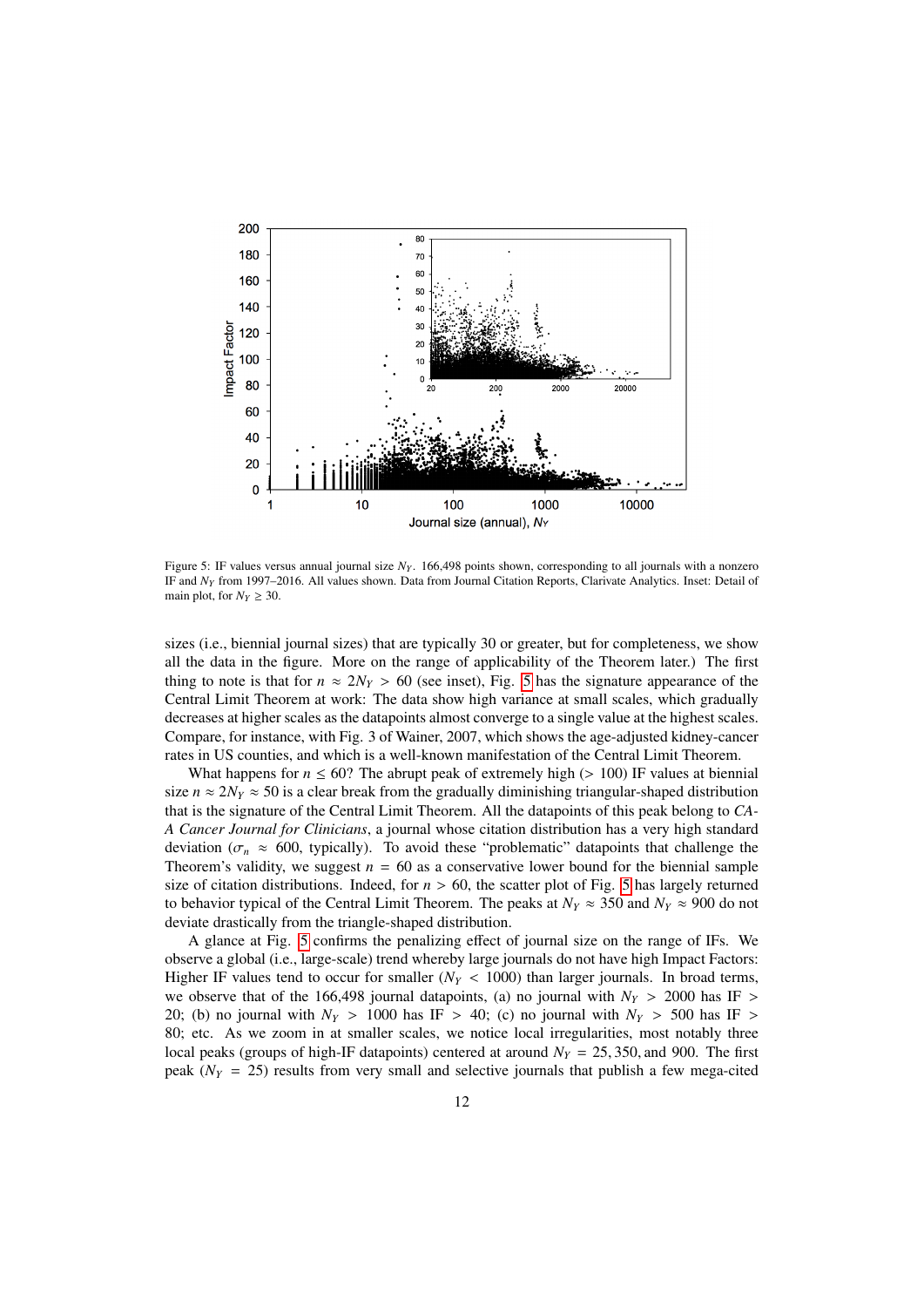

<span id="page-12-0"></span>Figure 6: Upper and lower bounds of the theoretically expected IFs from the Central Limit Theorem, shown together with actual IF values from JCR data. Four values of *<sup>k</sup>*σ are shown for upper bounds, one for a lower bound. For high enough values of *<sup>k</sup>*σ, the random fluctuations in the IF described by the Central Limit Theorem are large enough to interfere with IF values.

papers, most notably *CA-A Cancer Journal for Clinicians*. The second peak  $(N<sub>Y</sub> = 350)$  results from highly selective monodisciplinary journals such as the *New England Journal of Medicine*, *Lancet*, *Chemical Reviews*, *Journal of the American Medical Association*, *Cell*, *Nature Reviews Molecular Cell Biology*, *Nature Materials*, *Nature Nanotechnology*, etc. And the third peak (*N<sup>Y</sup>* = 900) is due to highly selective multidisciplinary journals, such as *Nature* and *Science*.

We are now ready to directly demonstrate the relevance for IF values of the Central Limit Theorem—or the Impact Factor uncertainty relation, Eq. [\(5\)](#page-4-0). In Fig. [6](#page-12-0) we plot the theoretical upper bound *f*<sup>th</sup><sub>ax</sub> = μ+kσ/ $\sqrt{n}$ , for kσ = 10, 100, 200, 1000, and for μ = 3.2 (this choice for μ will be justified later). We also nlot the lower bound *f*<sup>th</sup> =  $\mu$  =  $k\pi/\sqrt{n}$  for  $k\pi$  = 100. In the same nlot be justified later.) We also plot the lower bound  $f_{mn}^{th} = \mu - k\sigma/\sqrt{n}$  for  $k\sigma = 100$ . In the same plot, we show the IE vs. size data (same data as Fig. 5). Clearly for  $k\sigma < 10$  (i.e., for  $\sigma < 2.5$  when we show the IF vs. size data (same data as Fig. [5\)](#page-11-0). Clearly, for  $k\sigma \le 10$  (i.e., for  $\sigma \le 2.5$  when  $k = 4$ ), the Central Limit Theorem is practically irrelevant in IF rankings, because the random  $\kappa = 4$ ), the Central Elmit Theorem is practically intelevant in IF rankings, because the random<br>variations it considers, which are equal to  $k\sigma_n = k\sigma/\sqrt{n}$ , are much smaller than the vast majority<br>of actual IF values. Ho of actual IF values. However, for the other values of *<sup>k</sup>*σ listed in the figure, random variations from  $\mu$  are clearly comparable to IF values and we can no longer ignore them. And since, as we will shortly explain, the population of scientific papers has  $\sigma \ge 15$  and hence  $k\sigma \ge 60$ , we conclude that accounting for Central Limit Theorem effects in IF rankings is neither a curiosity nor a choice, but a necessity. In fact  $k\sigma \approx 100$  is probably more realistic, as we discuss below.

Why did we choose  $\mu = 3.2$  and  $k\sigma = 100$ ? First, the population mean  $\mu$  can be estimated from the Journal Citation Reports (JCR), by summing up all Impact Factor numerators and dividing by all Impact Factor denominators (as these are approximated via Eq. [\(10\)](#page-6-0)). Doing so for the 1997–2016 JCR we obtain  $\mu = 2.5$ . It is reasonable to expect a slight annual inflation of  $\mu$ , and indeed for the years 2014, 2015, and 2016, we obtain  $\mu = 3.00, 3.07$ , and 3.18, respectively. Now, the presence of  $\mu$  is more clearly seen in the high-*n* limit where the term  $k\sigma/\sqrt{n}$  is small.<br>And since all but two of the datapoints in this limit  $(n - N_0y - 2N_0 > 20000)$  correspond to And since all but two of the datapoints in this limit ( $n = N_{2Y} = 2N_Y > 20000$ ) correspond to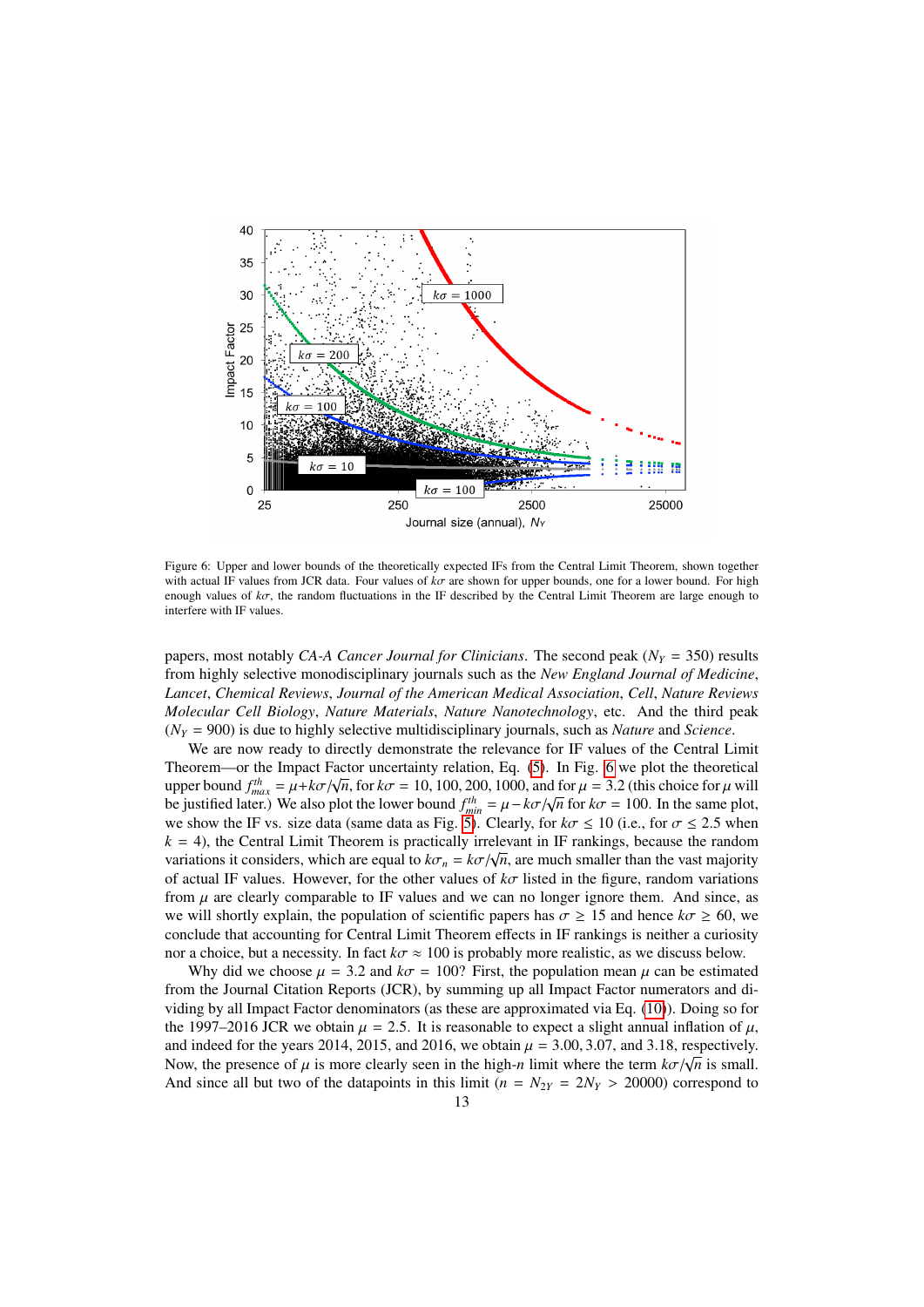journals that have rapidly grown in size in recent years (namely, RSC Adv., Sci Rep., and *PLoS ONE*), we used the most recent value  $\mu = 3.18 \approx 3.2$  in Fig. [6.](#page-12-0) (We will comment on the two outlier datapoints shortly.) Estimating the population standard deviation  $\sigma$  for the 4–5 million articles and reviews published in a two-year period is a little trickier. Our approach is to use the Central Limit Theorem itself to estimate  $\sigma$ , by drawing a number of randomly selected samples of (approximately) equal size *n*, calculate the citation mean  $\bar{x}_n$  of each sample, calculate  $\sigma_n$  from the  $\bar{x}_n$  values, and obtain  $\sigma$  from Eq. [\(3\)](#page-2-0). We performed several tests of this kind from the Web of Science. One practical difficulty was that the ordering of articles in Web of Science searches is not exactly random (even if one orders by date or author name), and in addition, only 100,000 items can be accessed at any time in a search. To avoid spurious effects we performed several types of selections that we tried to make as random as possible, by searching for random ranges of author identifiers (ORCID), or for generic author last names, or for author names starting with a sequence of letters, or for a number of generic words in a topic search, etc. The range of values for  $\sigma$  we obtained in this way was 17–148, with a median of 23. For the purposes of this study, we will use the estimate  $\sigma \approx 25$  and we will also take  $k = 4$ —that is, we include random variations within <sup>±</sup>4σ*<sup>n</sup>* from <sup>µ</sup>, or at the 99.99% level—which makes *<sup>k</sup>*<sup>σ</sup> <sup>≈</sup> 100. The value  $\sigma = 25$  seems conservative and is in accord with our experience from analyzing journal citation datasets. But even if  $\sigma$  were as low as 10, the Central Limit Theorem effects would be relevant in IF rankings, as we discussed above.

With the parameter choices  $k\sigma = 100$  and  $\mu = 3.2$  at hand, let us now revisit the IF vs. size plot. See Fig. [7.](#page-14-0) The solid and dashed curves are the theoretical maximum and minimum, respectively, from the Impact Factor uncertainty relation, while the insets show the low-*n* and high-*n* limit behavior. We observe that the theoretical curves  $f_{max}^{th}(n)$  and  $f_{min}^{th}(n)$  envelope the IF data and capture the general trend of IF behavior. From the high range of IF values for small journal sizes, to the gradually diminishing IF range with increasing size, to the concentration of IF values within a narrow band in the long-size limit, the theoretical curves capture well what happens with real journals. Actually,  $98.1\%$  of the journals with  $N_Y > 25$  have IFs within the range  $[f_{min}^{th}(n), f_{max}^{th}(n)]$ . So there is a good agreement, both qualitatively and quantitatively,<br>hetween theory (Central I imit Theorem) and 'experiment' (IE data) between theory (Central Limit Theorem) and 'experiment' (IF data).

Note, incidentally, the two very low (outlier) values of IF, equal to 0.5 and 0.4 for  $N_Y \approx$ 16,000 and  $N_Y \approx 19,000$  respectively. These datapoints belong to the 2004 and 2005 IF values for *Lecture Notes in Computer Science*. Because this is a specialized title that publishes conference proceedings, it corresponds to a distinct population with different citation features (different  $\sigma$ and  $\mu$ ) than other large journals— see the *implication* #2 in §[2.2.](#page-4-1) Indeed, this journal is now classified in the Web of Science as Book Series and does not receive an IF value. So it is a special case and does not invalidate the uncertainly relation [\(5\)](#page-4-0).

While in Fig. [7](#page-14-0) we used the approximation  $N_{2Y} \approx 2N_Y$  for the IF denominator, some of the very large journals had their annual size fluctuate considerably over the last few years (particularly *Scientific Reports* and *PLoS ONE*). In order to more accurately test the applicability of the Central Limit Theorem in the high-*n* limit behavior of IF data, we plot in Fig. [8](#page-15-0) the IF vs. its exact denominator  $N_{2Y}$  for the journals whose biennial size exceeds 8000 in the JCR years 2013–2016. These journals are *Applied Physics Letters*, *Journal of Applied Physics*, *Physical Review B*, *RSC Advances*, *Scientific Reports*, and *PLoS ONE*. Evidently, 17 out of 18 datapoints are within the range  $[f^{\text{th}}_{\text{min}}(n), f^{\text{th}}_{\text{max}}(n)]$ , in full confirmation of the Central Limit Theorem.<br>To those readers wondering whether "predatory" journals appear in Fig. 7 or Fig.

To those readers wondering whether "predatory" journals appear in Fig. [7](#page-14-0) or Fig. [8,](#page-15-0) the answer is negative: Predatory journals, which publish papers for money in an open access model with no regard for the quality or validity of the papers they publish, are generally flagged by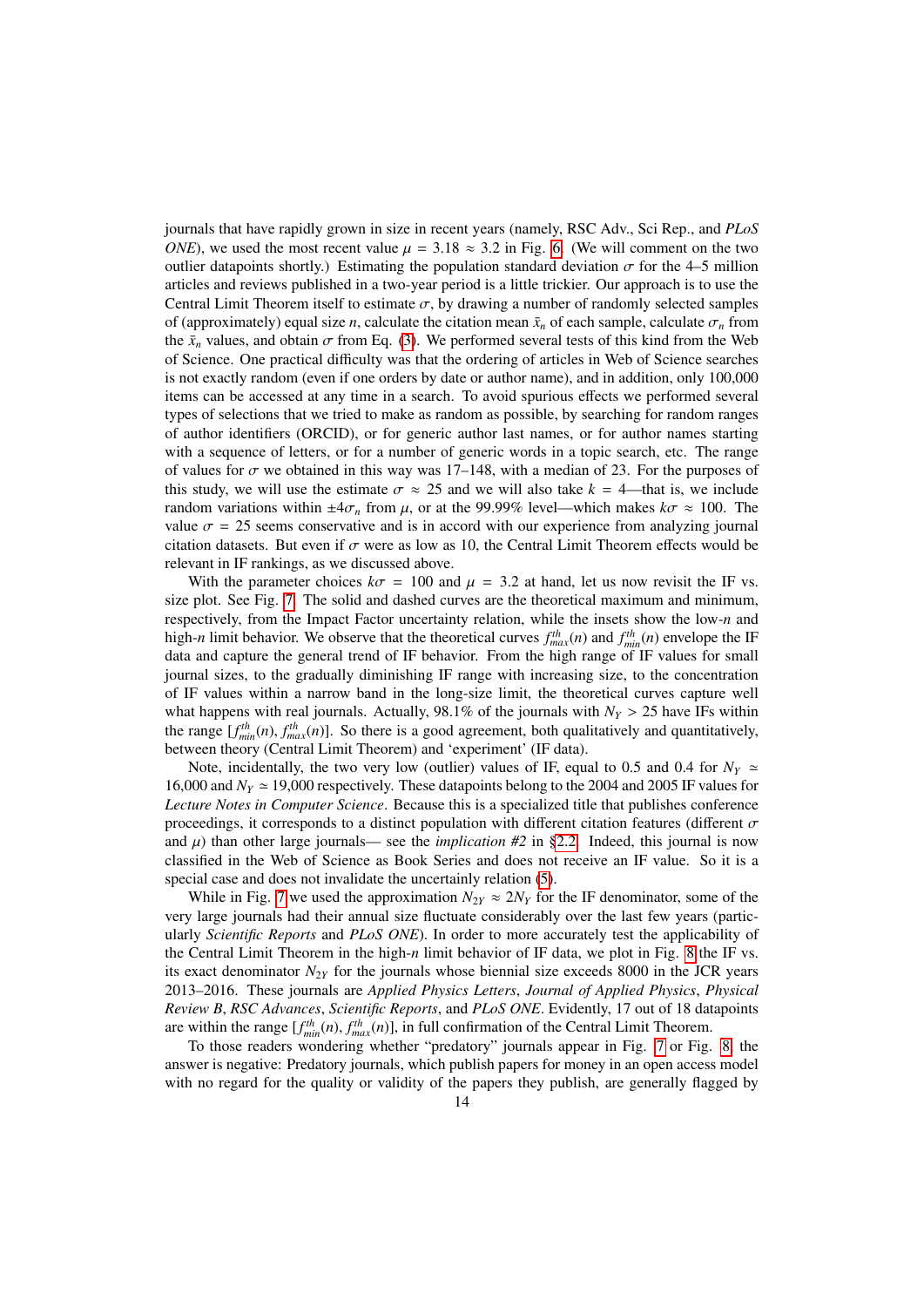

<span id="page-14-0"></span>Figure 7: IF values versus annual journal size *N<sup>Y</sup>* . 166,498 datapoints shown, corresponding to all journals with a nonzero IF and *N<sup>Y</sup>* from 1997–2016. Data from Journal Citation Reports, Clarivate Analytics. Left inset: Detail of main plot, for  $N_Y \le 1000$ . Right inset:  $N_Y$  values from 10000–35000. The solid and dashed lines are the theoretical maximum and minimum, respectively, from the Central Limit Theorem—see Eq. [\(5\)](#page-4-0) The parameters used were  $k\sigma = 100$  and  $\mu = 3.2$ .

gatekeepers at Clarivate Analytics and do not make it in the JCR. Certainly all the megajournals in Fig. [8](#page-15-0) are legitimate, respectable journals.

We predicted earlier (§[2.1.2\)](#page-3-0) a scale-dependent stratification of journals in IF rankings, and this is indeed what we observe. Again, the (simple) classification system we use is that journals with biennial publication count  $n \le 2000$  are 'small'; journals with 2000 <  $n \le 10000$  are 'mid-sized'; and journals with *<sup>n</sup>* > 10000 are 'large'. For example, if we rank by IF the 8825 journals in the 2016 JCR Science Citation Index Expanded list (SCIE), we find that all the top 100 ranks, as well as all the bottom 1315 ranks, are occupied by small journals. The highest rank occupied by a mid-sized journal is #109, and the lowest rank is #7510. Consistent with the Central Limit Theorem, the 3 very large journals appear in the rather unremarkable ranks #973, #1888, and #2264. Among the top 500 ranks, 482 slots are taken by small journals and 18 by mid-sized journals. Among the top 1000 ranks, 955 slots are taken by small journals, 44 slots by mid-sized journals, and 1 slot by a large journal. By rank 5000, 90% of the mid-sized journals have appeared, as well as all 3 large journals. Finally, among the bottom 3825 ranks (i.e., ranks 5001–8825), 3815 slots are taken by small journals, and 10 by mid-sized journals. The agreement between the observed (Fig. [9\)](#page-15-1) and expected (Table 1) stratification of journals in IF rankings is yet another justification of the applicability of the Central Limit Theorem here. Even the asymmetrical position of the large journals and mid-sized journals towards the left of the center of the distribution makes sense: Recall that larger journals approach  $\mu$  in the high-*n* limit while small journals can 'fall' all the way to the bottom, and that there are many more low-cited than highly-cited papers for small journals to "sample."

Some readers may wonder whether the Impact Factor uncertainty relation—and its underlying normal distribution—can account for the IF variations of *particular* journals from year to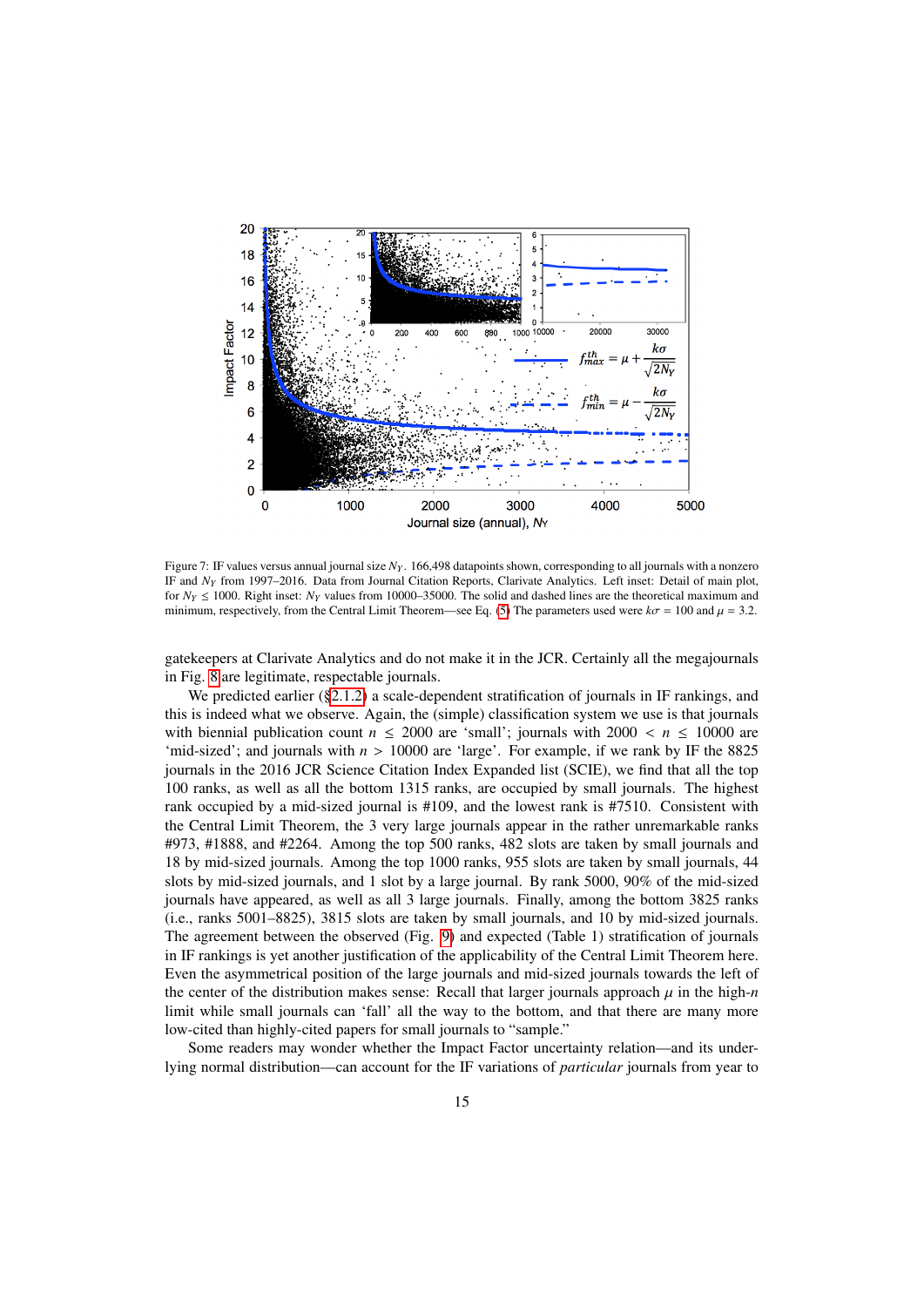

<span id="page-15-0"></span>Figure 8: IF values versus biennial journal size *<sup>N</sup>*2*<sup>Y</sup>* for large journals (*N*2*<sup>Y</sup>* <sup>&</sup>gt; 8000) from the JCR years 2013–2016. The solid and dashed lines are the theoretical maximum and minimum, respectively, from the Central Limit Theorem—see Eq. [\(5\)](#page-4-0) The parameters used were  $k\sigma = 100$  and  $\mu = 3.2$ .



<span id="page-15-1"></span>Figure 9: Scale-dependent stratification of journals in IF rankings. On the y-axes we plot the frequency of three categories of journals in the ranked positions shown in the x-axis, for the 8825 journals in the 2016 JCR Science Citation Index Expanded list (SCIE). The three journal categories are: small (clear columns; values in primary y-axis on the left), mid-sized (striped blue; values in secondary y-axis on the right), and large (filled blue; values in secondary y-axis), as explained in §[2.1.2.](#page-3-0) High IF journals appear in top ranks (top 100, 101-200, etc.), low IF journals in the bottom ranks (8001-8500, etc.). This bar plot fully confirms Table 1.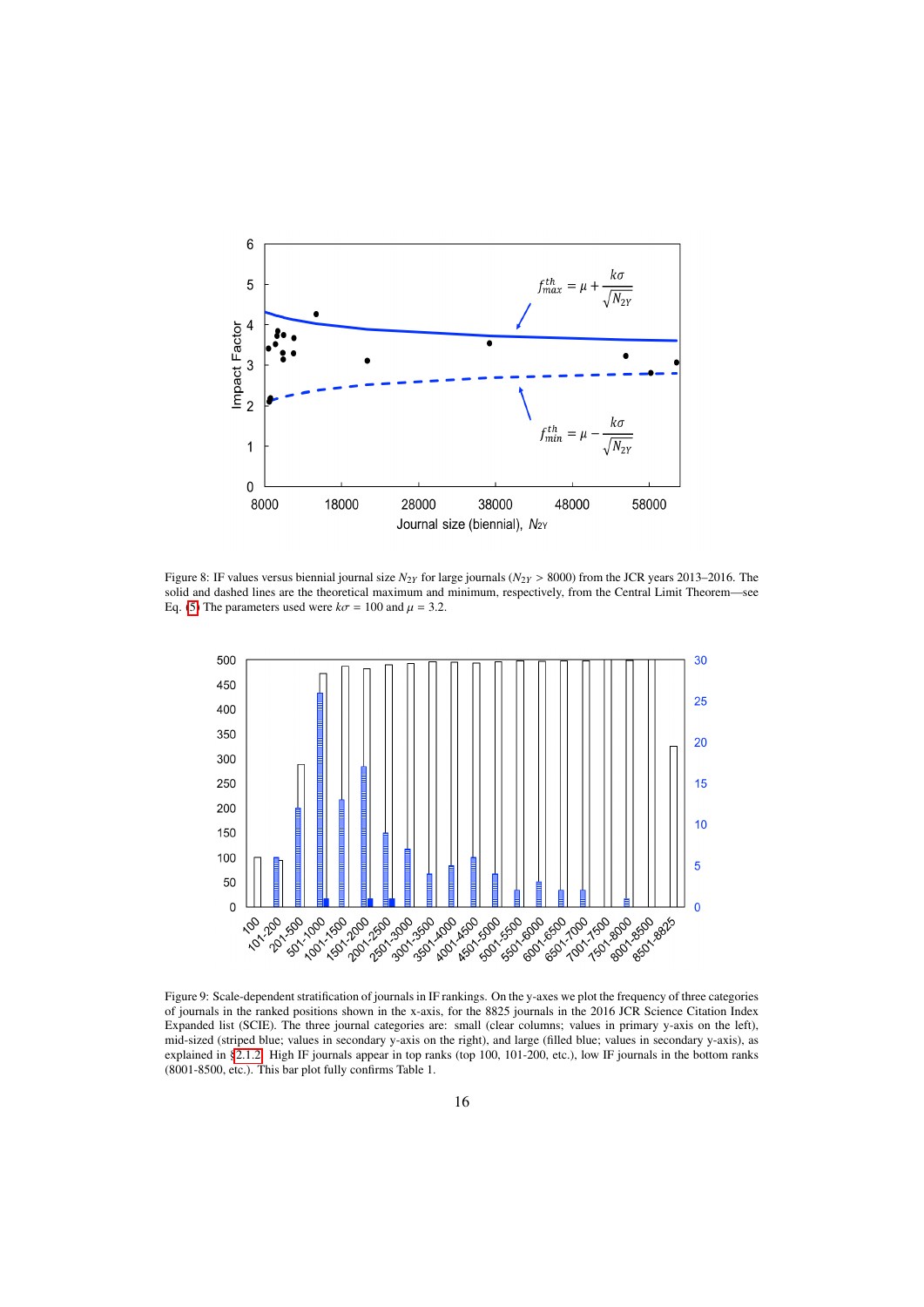year. That is, given a certain journal, is its annual IF variation smaller than (or comparable to) the random variations expected by the Central Limit Theorem? The answer is positive. In 97.4% of the 13,099 unique journal titles in our 1997–2016 JCR list whose IF varied anytime but its title remained unchanged in that 20-year period, the maximum uncertainty  $|f_{max}^h(n) - \mu| = k\sigma/\sqrt{n}$ <br>expected from the Central Limit Theorem is greater than the largest IE-variation observed. (Howexpected from the Central Limit Theorem is greater than the largest IF-variation observed. (However, see also §[6,](#page-19-0) where we discuss cases where the annual IF variations are *much smaller* than what the Theorem predicts.)

But if IF values fluctuate due to random effects, can we use error bars or confidence intervals on the mean (Impact Factor) to describe these fluctuations? The short answer is *yes* for the sampling distribution but *no* for the citation distributions of actual journals. While approximate confidence intervals for means can be constructed even for non-normally distributed data, the use of confidence intervals is based on the premise of a *random* variable, and actual journals are certainly not random samples of papers drawn from the wider population. The sampling distribution, on the other hand, which we have used to estimate IF ranges based on the Central Limit Theorem, pertains to a random variable and we are thus allowed to calculate a standard error or a confidence interval on the mean  $f(n)$  of §[2.2.](#page-4-1) Fundamentally, this is equivalent to our approach in Eq. [\(5\)](#page-4-0). We have simply chosen to focus not on  $f(n)$  and its standard error,  $\sigma/\sqrt{n}$ , approach in Eq. (5). We have simply chosen to focus not on  $f(n)$  and its standard error,  $\sigma/\sqrt{n}$ , but on the range of  $f(n)$  values,  $[f_{min}^{th}(n), f_{max}^{th}(n)]$ , which we have found more informative.

#### *4.2.4. Maximum Impact Factor values from Impact-Factor* & *journal-size data*

Fraction in the maximum IF values for actual journals have the  $1/\sqrt{n}$  scale-<br>Let us now check whether the maximum IF values for actual journals have the  $1/\sqrt{n}$  scale-<br>endent behavior expected from the Central Limit Theo dependent behavior expected from the Central Limit Theorem. To do that, we extract the dependence of IF<sub>max</sub>(*n*) on  $N_Y$  from data (recall  $N_Y = n/2$ ). So we bin the journal size data of Fig. [7](#page-14-0) in groups (bins) of 10 citable items each  $(N<sub>Y</sub> = 1-10, 11-20,$  etc.). For the journals in each bin, we calculate IF<sub>max</sub> and plot it against  $N_Y$  in Fig. [10](#page-17-0) (filled dots). The global downward trend is clearly visible: The journal size, *N<sup>Y</sup>* , has an adverse effect on IF*max*. Also shown in Fig. [10](#page-17-0) and is a best-fit curve calculated from the binned data

<span id="page-16-0"></span>
$$
\Pi_{max}^{fit}(n) = \lambda n^{-\alpha}, \quad n = 2N_Y,
$$
\n(14)

where  $\alpha = 0.495$  and  $\lambda = 430$ . The details of binning have some effect on the exponent of Eq. [\(14\)](#page-16-0). Clearly, the bin size should not be too large, as it can affect what we are trying to measure, which is size-dependent. Since the expression [\(14\)](#page-16-0) has an exponent of 0.495  $\approx$  0.5, we also plot the product (IE  $\rightarrow \sqrt{n}$ ) in Fig. 10 (bollow dots). Evidently this product is independent of plot the product  $(\text{IF}_{max} \cdot \sqrt{n})$  in Fig. [10](#page-17-0) (hollow dots). Evidently, this product is independent of *N<sup>Y</sup>* (horizontal dotted line), which means that its variance is size-independent (as opposed to the variance of Impact Factors).

Equation [\(14\)](#page-16-0) confirms the uncertainly relation [\(5\)](#page-4-0) from Impact Factor data, just like Eq. [\(13\)](#page-8-0) did from citation data from physics papers. Once again, we observe that the frequency distribution of actual citation averages (IF data) agrees with the (notional) sampling distribution from the Central Limit Theorem,  $f_{max}^{th}(n)$ . We have thus identified, for the 166,498 journal datapoints in our set, a global boundary curve for Impact Factors as a function of journal size, in the form of Eq. [\(8\)](#page-6-2), or, more generally, Eq. [\(5\)](#page-4-0).

As by-product of the data fitting process in Fig. [10,](#page-17-0) we observe that the  $1/\sqrt{n}$  behavior of As by-product of the data fitting process in Fig. 10, we observe that the  $1/\sqrt{n}$  behavior of  $\frac{1}{n}$  (*n*) appears to hold a  $IF_{max}^{fit}(n)$  appears to hold all the way to large sizes. This indicates that the *ko* term in the IF<br>uncertainty relation is actually greater than we have assumed, otherwise the constant term *u* uncertainty relation is actually greater than we have assumed, otherwise the constant term  $\mu$ would dominate at these sizes. Indeed, the coefficient  $\lambda = 430$  of Eq. [\(14\)](#page-16-0) provides a measure of *<sup>k</sup>*σ that is greater than the value 100 that we have so far assumed. This indication for a population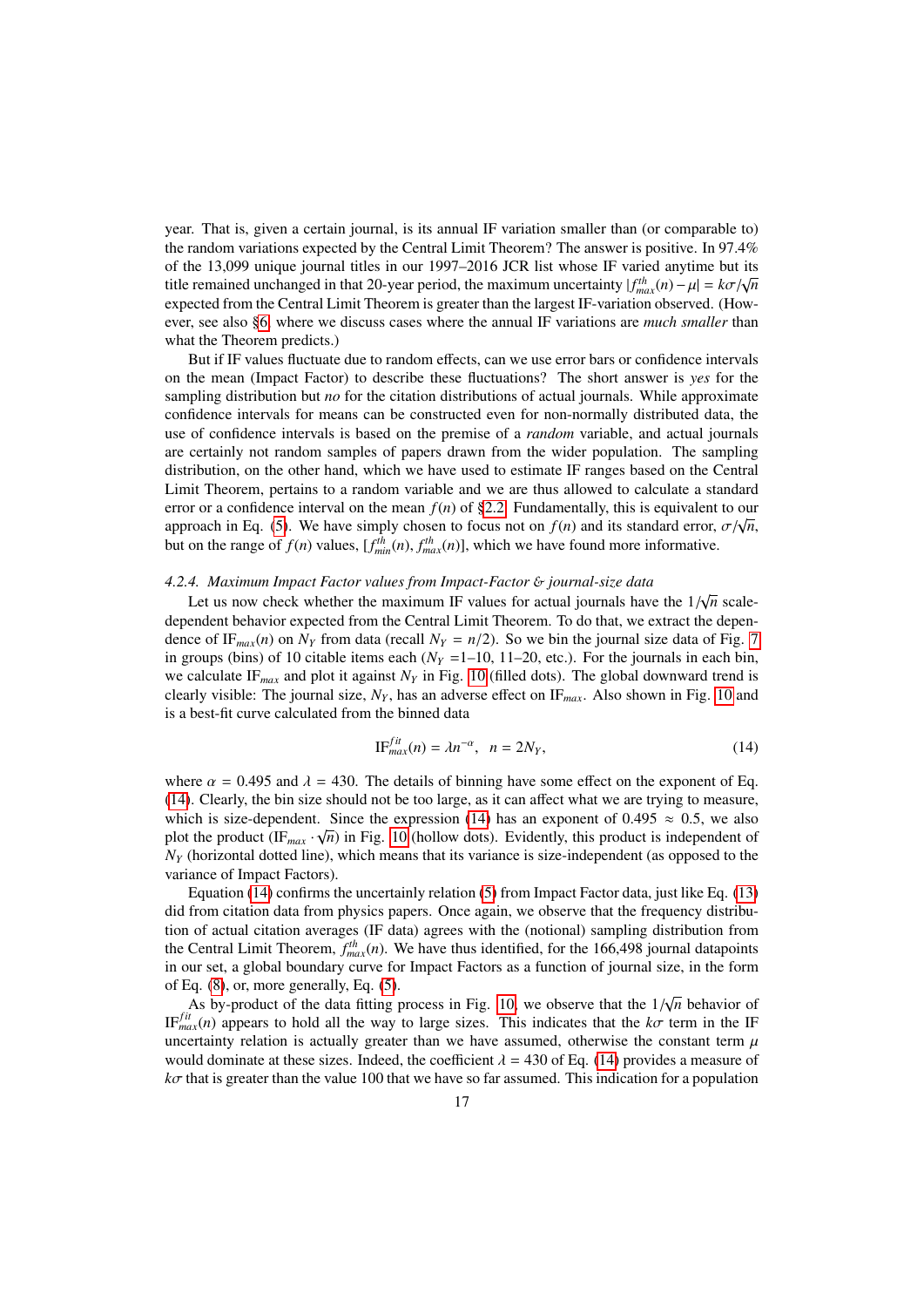

<span id="page-17-0"></span>Figure 10: Maximum Impact Factor data, IF<sub>max</sub> (filled dots) for each annual journal size,  $N_Y$ , in the Journal Citation Reports from 1997–2016. The data is drawn from Fig. [7,](#page-14-0) with binning as described in the text. The dotted line (best **Figure 1.64)** is Eq. [\(14\)](#page-16-0) with  $\alpha = 0.495$  and  $\lambda = 430$ . Also shown (hollow dots) is the product IF<sub>max</sub> ·  $\sqrt{n}$ , which, fit,  $R^2 = 0.64$  is Eq. (14) with  $\alpha = 0.495$  and  $\lambda = 430$ . Also shown (hollow dots) is the prod evidently, does not depend on journal size.  $(n = 2N<sub>Y</sub>)$ 

variance higher the we assumed ( $\sigma \approx 100$  as opposed to  $\sigma \approx 25$ , for  $k = 4$ ) only enhances the effects of the Central Limit Theorem in Impact Factor rankings.

#### 5. How the Central Limit Theorem tips the balance in IF rankings

The conclusion from the above discussion is unequivocal. The Central Limit Theorem and its corollary for scholarly journals, the Impact Factor uncertainty relation of Eq. [\(5\)](#page-4-0)—is an essential tool for explaining and quantifying the scale-dependent behavior of IFs.

The implications of the  $1/\sqrt{n}$  dependence of Eq. [\(5\)](#page-4-0) for Impact Factors are remarkable.<br>t the very notion of a constraint implies an unfair advantage: If two athletes are subjected First, the very notion of a constraint implies an unfair advantage: If two athletes are subjected to different constraints for how high they can score, then surely we cannot speak of a level playing field. Likewise, for journals, the range of IF values that are statistically available to different-sized journals depends on their relative size. So the effect of size interferes with the quantity being measured (citation impact) and unless removed, it will "tip the balance." Second, the rapidly decaying form of  $1/\sqrt{n}$  means that the advantage is strongest for small journals, which<br>can thus reach very high Impact Factors. This effect is much stronger than has been previously can thus reach very high Impact Factors. This effect is much stronger than has been previously reported (Amin, & Mabe, 2004). It was anticipated though not fully analyzed in our previous work (Antonoyiannakis & Mitra, 2009; Antonoyiannakis, 2008). Indeed, the "citation density curve" for Phys. Rev. Letters in Antonoyiannakis & Mitra, 2009, which is identical to our  $f_{max}^{fit}(n) \sim \lambda n^{-\alpha}$  here, has approximately a  $1/\sqrt{n}$  dependence on rank *n*, a behavior we had then<br>observed also for other journals. At the time, we had found this a curious feature, but we now observed also for other journals. At the time, we had found this a curious feature, but we now understand its significance.

But another unfair advantage works also in favor of very large journals when compared to low-IF small journals, since their IFs are bounded *from below*—see Eq. [\(9\)](#page-6-3). First, very large journals (for which  $k\sigma/\sqrt{n}$  < 1) will never have very low IFs, i.e., much smaller than  $\mu = 3.2$ .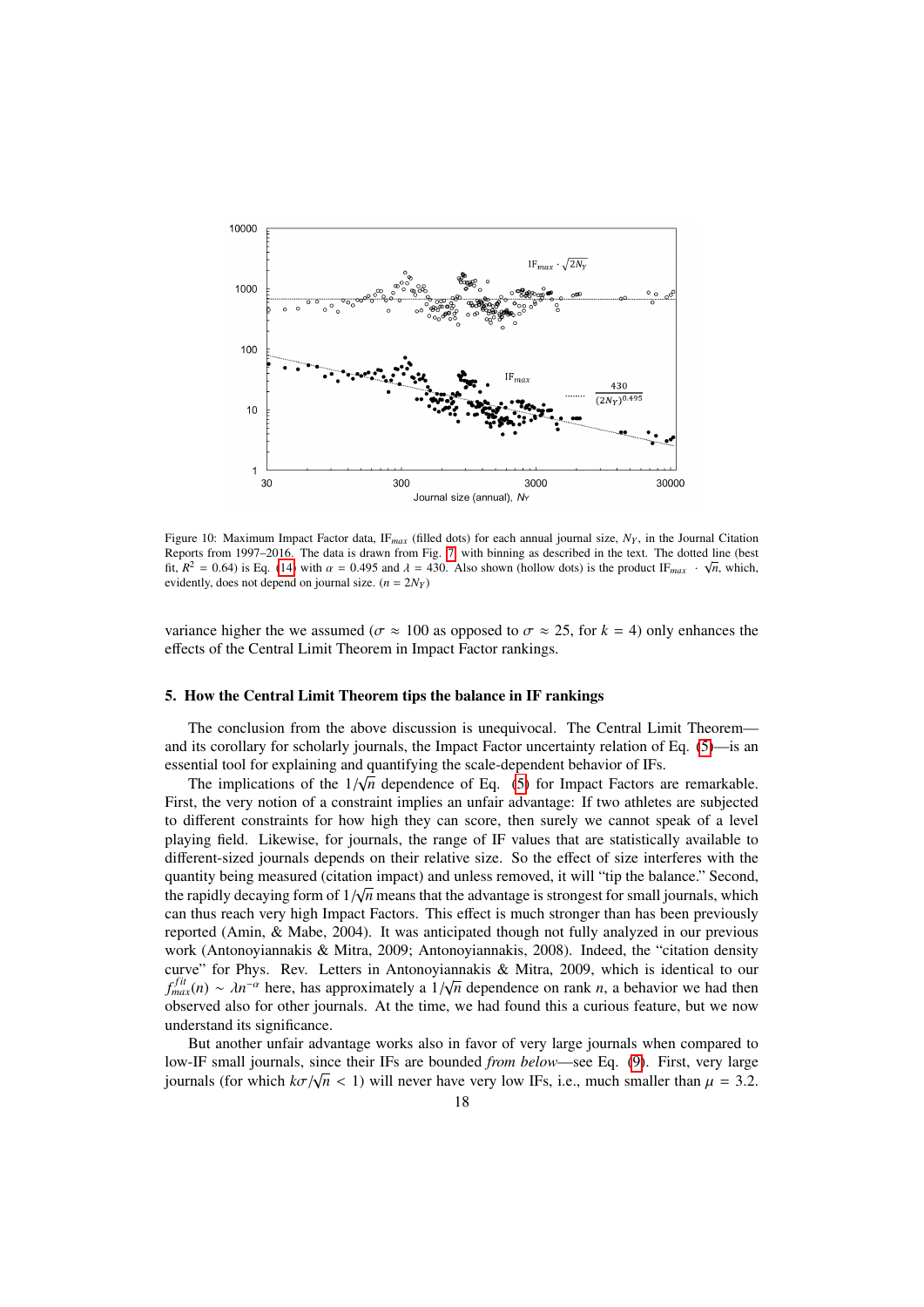Second, while among the small journals there are many high-IF titles (IF  $\gg \mu$ ), there are many *more* low-IF journals (IF  $\langle \mu \rangle$ , and they dominate the statistical correlation of IF with journal size. (This is also why in Fig. [9](#page-15-1) large journals are asymmetrically positioned to the left of the center.) Why this asymmetry? For two reasons. First, citation distributions are highly skewed: Low-cited papers are abundant while highly-cited papers are scarce. A random allocation of papers into journals (in the spirit of the Central Limit Theorem) is thus more likely to yield low-IF than high-IF journals. Second (and going beyond the Central Limit Theorem), the stratification of journals by prestige causes the already prestigious journals to disproportionately attract the few highly cited papers, which limits the number of high-IF journals even further. This behavior is consistent with the findings of Rousseau & Van Hooydonk, 1996, who report a positive correlation between journal production (i.e., journal size) and Impact Factor for non-review journals grouped in bins of IF values from  $0 \leq IF \leq 4$ . It is also broadly consistent with Huang, 2016, who reports a positive correlation between article number (size) and IF for scholarly journals in the various subject categories of JCR. (Huang also reports that the correlation is obscure, i.e., not evident, in a direct plot of journal size vs. IF, but because he looks at a very small region of the full spectrum—namely,  $IF < 5$  and size  $< 400$ —this is not surprising; compare to the full spectrum of IF and journal size values of Fig. [5.](#page-11-0) Other concerns with the Huang paper were raised by Rousseau, 2016.) On a similar note, Fang *et al.*, 2018, find that higher IF journals "publish more papers than expected"—for example, "journals in the top IF quartile publish 44% of all SCI papers," in agreement with our analysis: Since most journals are small (see Section 4.2.1) and have low IFs (Section 4.2.2), the bottom quartile of IFs must be populated by small journals, which would therefore account for fewer than 25% of all papers. Indeed, when we analyze our data in a similar fashion as Fang *et al.*, we find that the journals in the top quartile of IF values publish 46% of the papers. Clearly, the combined effects of the Central Limit Theorem (large journals have "decent" IFs that approach  $\mu$ ) and the high skewness of citation distributions (plenty of low-cited papers but few highly-cited papers) , exacerbated by the tendency of highly cited papers to congregate in more prestigious journals, explains the behavior seen by Rousseau & Van Hooydonk, 1996, Huang, 2016, and Fang *et al.*, 2018.

Our findings are also in agreement with Katz, 2000, who studied the effect of scale of scientific communities on the citation impact of papers, and reported a power-law behavior that is, in most but not all cases, in favor of larger scientific communities, which he attributed not to the Central Limit Theorem but to the Matthew effect in science ("the rich get richer") (Merton, 1968). In a similar vein, van Raan, 2008, studied the 100 largest European research universities and reported a size-dependent cumulative advantage of the correlation between the number of citations and number of publications. A closer look at the van Raan study reveals that the advantage (power exponent  $> 1$ ) for larger universities decreases as one moves from the bottomto the top-performing universities, and in fact becomes a *dis*advantage (power exponent < 1) for the top 10% performing universities. This behavior is in qualitative agreement with the Impact Factor uncertainty relation of Eq. [\(5\)](#page-4-0): The top-performing universities ('samples') have higher citation averages and are thus closer to the  $f_{max}^{th}$  curve, which decreases with size (since it has negative slope, see the right-hand side of Eq. [\(5\)](#page-4-0)); while for the bottom 10% universities there is gain to be had in increasing in size, because they are closer to the  $f_{min}^{th}$  curve that increases with size (has positive slope, see the left-hand side of Eq. [\(5\)](#page-4-0)). Paraphrasing the van Raan study, we could say that, statistically speaking, low-IF journals will gain by increasing their size, while high-IF journals will lose. As we see, it is not necessary to attribute such scale-dependent effects to the Matthew effect, while the Central Limit Theorem provides a more nuanced, elegant, and quantitatively-minded explanation.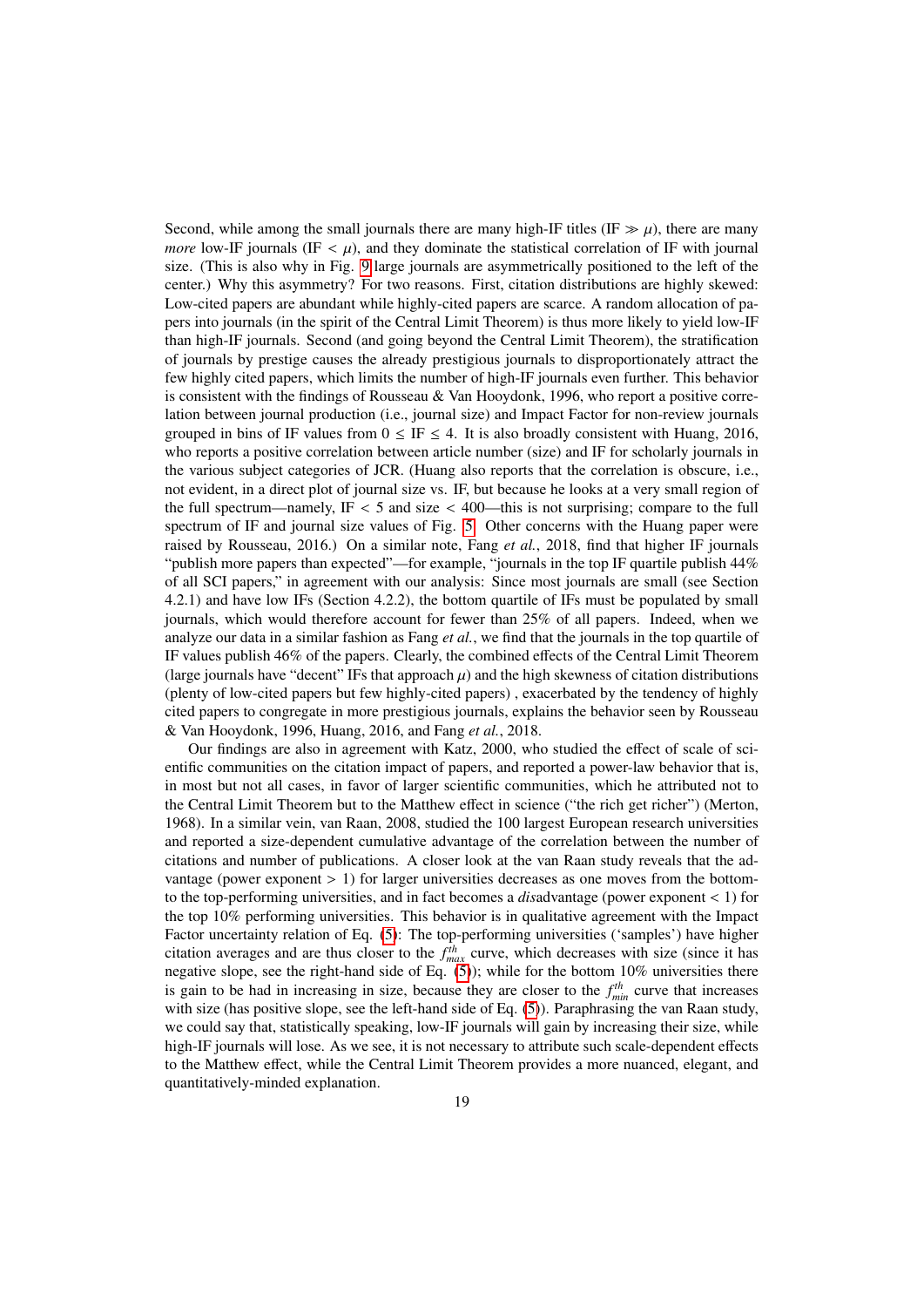Crespo *et al.*, 2012, proposed a method to assess the merit of a target set of *n* scientific papers, by calculating the probability that a randomly selected set of *n* articles from a given pool of articles in the same field has a lower citation impact indicator than the target set, where the citation impact indicator can be the mean citations or the h-index. Although their approach is quite different from ours (and they do not include papers published in multidisciplinary journals), the underlying motivation is similar, as it is based on the realization that both the mean citations and the h-index are actually not independent of size.

Thus, counter-intuitively, perhaps (Waltman, 2016), the process of averaging does not guarantee size independence. But then, what is the point in using averages? Should we avoid them altogether? Of course not. When there is low disparity (variance) within the population, or when sample sizes are large enough to absorb the fluctuations, then averages are fine. But in citation wealth, as in actual wealth, the vast disparity within the population makes plain (i.e, unnormalized) averages misleading, especially when very small samples are involved. After all, we are used to reports of average wealth (GDP per capita) for nations (large populations), but median house prices for neighborhoods (small populations).

# <span id="page-19-0"></span>6. But actual journals are not random paper selections...

The Central Limit Theorem is based on the sampling distribution, in a process of randomly drawing *n* papers from the entire scientific literature and 'forming' a journal, many times over, and then studying the statistics of the citation averages produced. Even though it may appear counterintuitive at first, we have established in this paper that the Central Limit Theorem successfully explains and quantifies many properties of the scale-dependent behavior of Impact Factors. But surely there are other aspects of Impact Factors that cannot be attributed to randomness and the Theorem? Indeed there are—and to find them, we need to look for *sustained above-average performance*, where "above average" is meant "with respect to  $\mu$ ." If a journal repeatedly (i.e., year after year) scores a "high IF"—close to  $f_{max}^{th}$ , or even higher—then this behavior cannot be explained by chance and the Central Limit Theorem. An alternative hypothesis must be at work, where the journal's high IF results from the concerted efforts by authors, editors, editorial boards, and referees, to uphold high standards. (At least, this is the case for journals in similar research fields. For as we stated in *implication #2* of §[2.2,](#page-4-1) we do not differentiate here for different citation practices across research fields.) Indeed, there are many journal datapoints in Fig. [7](#page-14-0) whose IFs deviate substantially *and* repeatedly from the Central Limit Theorem predictions. For example, 2576 out of 136874 IF & journal-size data pairs in 1997–2016 with annual size  $N_Y > 25$ , had their IF >  $f_{max}^{th}$ . For 509 journal datapoints, IF >  $f_{max}^{th}$  + 10. We already encountered such journals in 84.2.3, when we noticed local peaks (groups of bigh-IE datapoints) at journal sizes  $N_v \approx 350$ in §[4.2.3,](#page-9-1) when we noticed local peaks (groups of high-IF datapoints) at journal sizes  $N<sub>Y</sub> \approx 350$ , where titles such as the *New England Journal of Medicine, Lancet, Chemical Reviews, Journal of the American Medical Association, Cell, Nature Reviews Molecular Cell Biology, Nature Materials, Nature Nanotechnology, etc., routinely scored well above*  $f_{max}^{th}$  *at the corresponding* size. Another example was at  $N_Y \approx 900$ , where *Nature* and *Science* also score well above  $f_{max}^{th}$ year after year. In addition, there is an even higher number of journals that *repeatedly* 'float' below yet near the  $f_{max}^{th}$  curve, and this is no statistical accident either: Even though the Central Limit Theorem predicts that IFs of randomly selected journals will range from  $f_{min}^{th}$  to  $f_{max}^{th}$  for a given size *n*, if the journals were truly random selections of papers they would each 'scan' all the IF range of values available to them, given enough time. And yet many journals consistently stay near  $f_{max}^{th}$ . Again, this can only be the result of a collective effort by several 'actors' for high-quality content.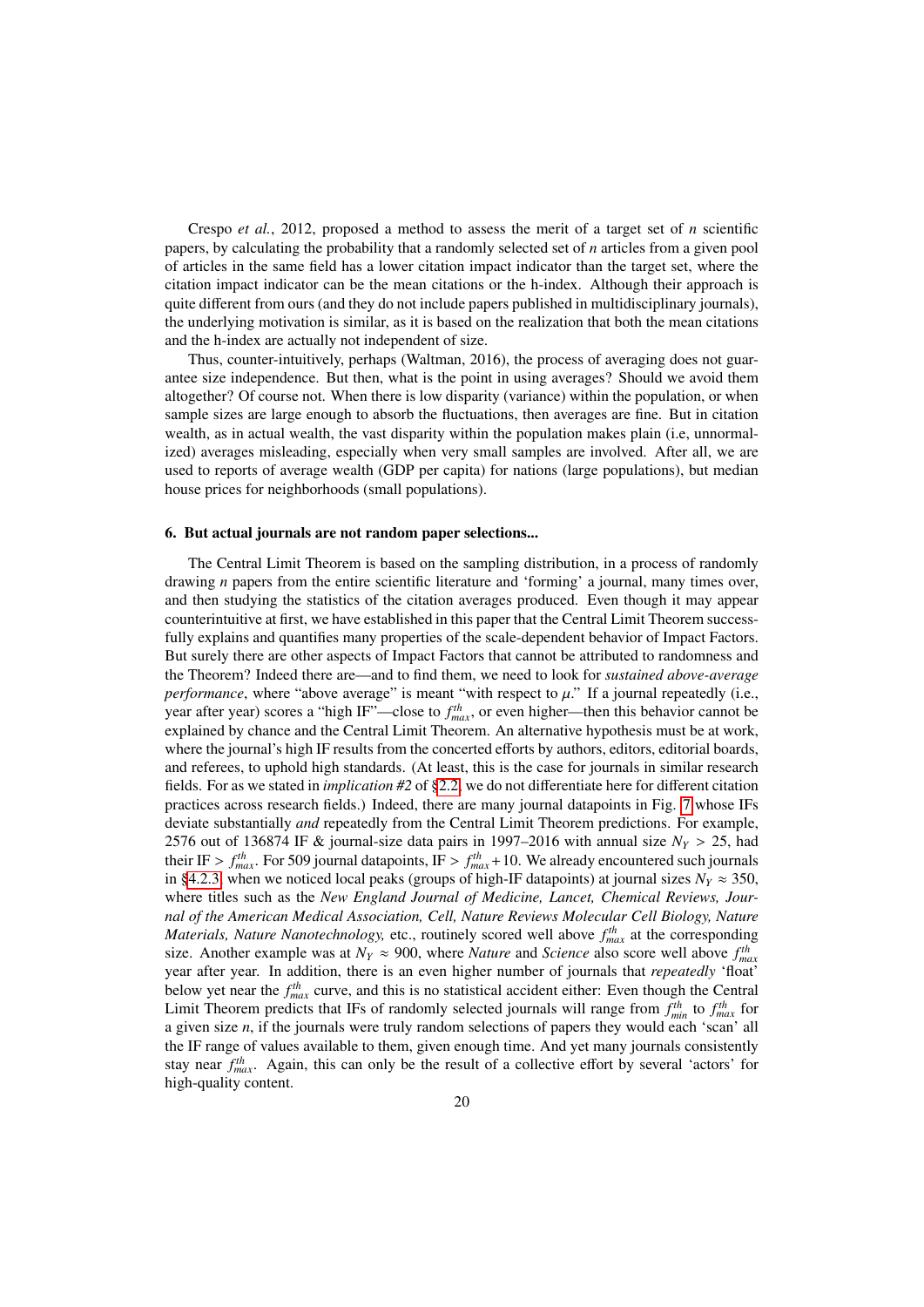At the other end of the spectrum, if a journal has an IF  $\lt \mu$ , then it demonstrates below-<br>average performance ("average" with respect to  $\mu$ ). And if its IF is consistently below  $\mu$  and average performance ("average" with respect to  $\mu$ ). And if its IF is consistently below  $\mu$  and close to (or even lower than) the theoretical minimum,  $f_{min}^{th}$ , then we can say that the journal is consistently not attracting or retaining well-cited papers.

# <span id="page-20-0"></span>7. The Φ index: A scale-adjusted Impact Factor

The above discussion leads us naturally to consider an alternative measure of scale-adjusted citation impact. Let us define the Φ index,

<span id="page-20-1"></span>
$$
\Phi = \frac{\text{IF} - \mu}{f_{max}^{th}(n) - \mu}.
$$
\n(15)

Defined this way,  $\Phi$  is a measure of a journal's citation impact offset by the average  $\mu$  and normalized to the maximum IF uncertainty  $\Delta f_{max} = f_{max}^{th}(n) - \mu$  (see Eq. [\(7\)](#page-5-0)). Clearly,  $\Phi = 0$  for average performance,  $\Phi > 0$  for above-average performance, and  $\Phi > 0$  for below-average for average performance,  $Φ > 0$  for above-average performance, and  $Φ < 0$  for below-average performance. The normalization is chosen so that journals with IF =  $f_{max}^{th}(n)$  have  $Φ = 1$ , while journals with IF =  $f_{min}^{th}(n)$  have  $\Phi = -1$  (recall that  $f_{max}^{th}(n)$  and  $f_{min}^{th}(n)$  are symmetric about  $\mu$ ). Journals that are "equidistant" from the average  $\mu$ , where the distance is *normalized* to  $\Delta f_{max} \equiv f_{max}^{th}(n) - \mu$ , are ranked equal.<br>We can substitute  $f^{th}$  from Eq. (6)

We can substitute  $f_{max}^{th}$  from Eq. [\(6\)](#page-5-1) into Eq. [\(15\)](#page-20-1), to obtain

<span id="page-20-2"></span>
$$
\Phi = \frac{(\text{IF} - \mu)\sqrt{n}}{k\sigma},\tag{16}
$$

which can be readily calculated for journals once  $\mu$  and  $\sigma$  are known or at least estimated. If one is merely interested in the relative ranks of journals, one can drop the denominator  $k\sigma$  and<br>compare the values  $(E-\mu)$  *n*, where  $\mu \approx 3$ . (The underlying assumption for such a comparison is compare the values (IF− $\mu$ ) $\sqrt{n}$ , where  $\mu \approx 3$ . (The underlying assumption for such a comparison is that journals belong to the same population in the sense described in *implication* #2 of 82.2. One that journals belong to the same population, in the sense described in *implication #2* of §[2.2.](#page-4-1) One can make this assumption as a zeroth-order approximation, but for more detailed comparisons, the distinct  $\sigma$  and  $\mu$  for each population should be used as necessary. Indeed, some sort of field normalization, or accounting for citation differences across different populations (research fields) of papers, is important for Impact Factors—and therefore also for the Φ index.)

In Table 2 we list the top-50 journals, ranked by their 2016  $\Phi$  index. In the table, we also list the IF value, the journal biennial size  $N_{2Y}$ , and the IF rank. We observe that 31 journals in the top-50  $\Phi$  ranks are also in the top-50 IF ranks. Of the remaining 19, the most interesting new entries (compared to the top-50 IF ranks) are: J. Am. Chem. Soc. (#10 from #111), Nat. Commun. (#12 from #148), Angew. Chem. Int. Edit. (#16 from #150), ACS Nano (#20 from #109), PNAS (#22 from #210), Nano Lett. (#28 from #133), J. Mater. Chem. A (#31 from #249), Blood (#33 from #125), Phys. Rev. Lett. (#38 from #273), Nucleic Acids Res. (#39 from #196), Adv. Funct. Mater. (#44 from #147), and ACS Appl. Mater. Interf. (#46 from #327). All these journals are scoring well above average *given their size*. As for the three megajournals, their Φ ranks, compared to their IF ranks, are as follows: Sci. Rep., #174 from #973; RSC Adv., #3445 from #1888; and *PLoS ONE*, #8811 from #2264. So, Sci. Rep. is pulled to higher rank by the Φ index compared to the IF, while RSC Adv. and *PLoS ONE* are pushed to lower ranks. This happens because the IFs of RSC Adv. and *PLoS ONE* are below average (at 3.108 and 2.806 respectively, compared to  $\mu = 3.2$ ) while the IF of Sci. Rep. (4.259) is above average.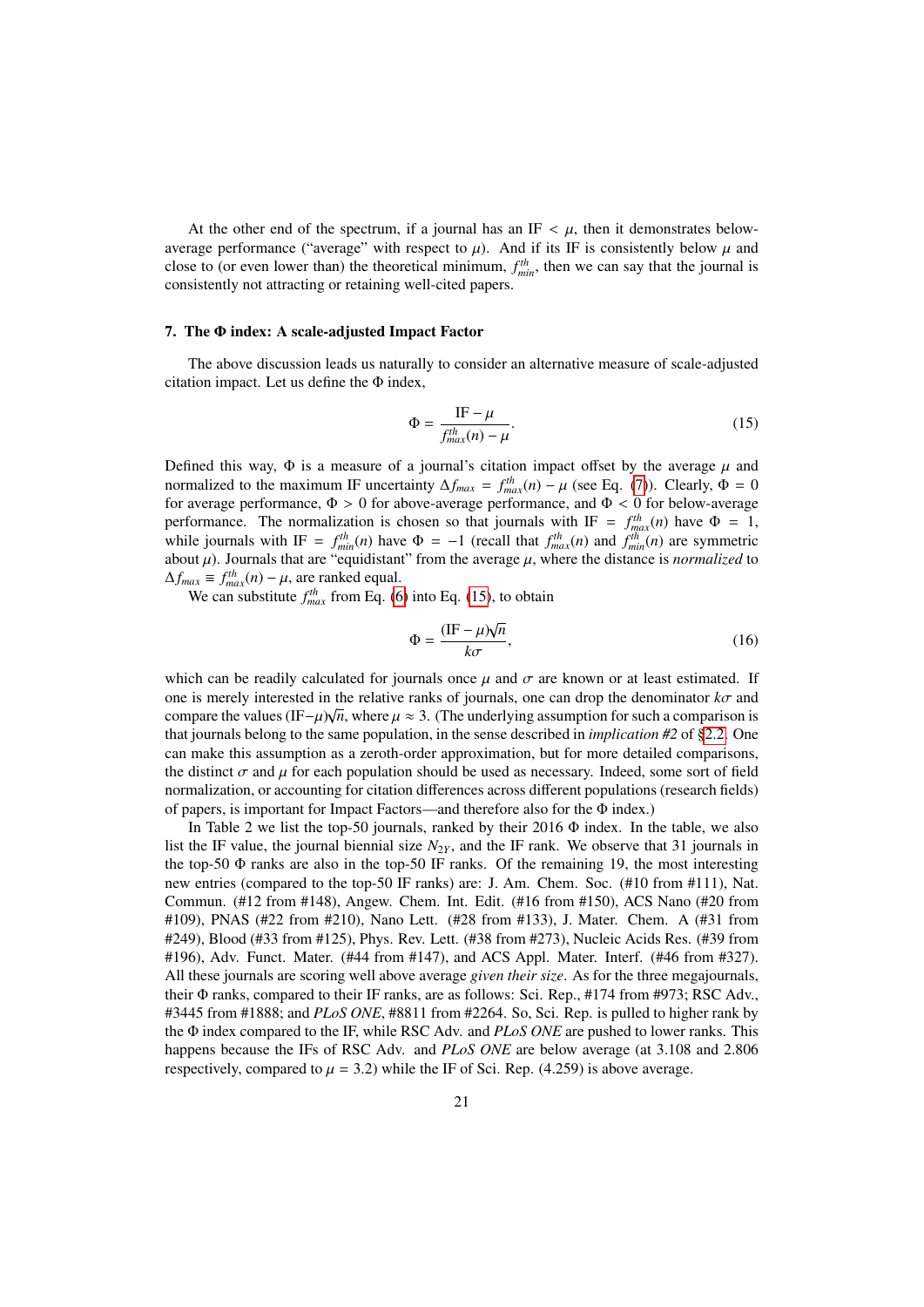Thus the definition of the  $\Phi$  index is an attempt to correct for two unfair advantages that result from the Central Limit Theorem: (a) the advantage of small journals to score a high-IF in which case,  $(\text{IF} - \mu)$  is high but *n* is low—and (b) the advantage of megajournals to score an IF close to the population average  $\mu$ —in which case, *n* is high but (IF −  $\mu$ ) is low. See Eqs. [\(15,](#page-20-1) [16\)](#page-20-2). A more detailed analysis of the Φ index will be presented in a forthcoming publication.

#### 8. Conclusions and outlook

In this paper, we have used the Central Limit Theorem of statistics to understand the behavior of citation averages (Impact Factors). We find that Impact Factors are strongly dependent on journal size. We explain the observed stratification of journals in Impact Factor rankings, whereby small journals occupy the top, middle, *and* bottom ranks; mid-sized journals occupy the middle ranks; and very large journals ("megajournals") converge to a single Impact Factor value. Further, we applied the Central Limit Theorem to develop an uncertainty relation for Impact Factors in the form of Eq. [\(5\)](#page-4-0), a mathematical expression for the range of IF values statistically available to journals of a certain size. We confirm the functional form of the upper bound of the IF range by analyzing the complete set of 166,498 IF and journal-size data pairs in the 1997–2016 Journal Citation Reports (JCR) of Clarivate Analytics, the top-cited portion of 276,000 physics papers published in 2014–2015, as well as the citation distributions of an arbitrarily sampled list of physics journals.

The Central Limit Theorem effects are strong enough to interfere with IF values and affect the corresponding rankings. The Impact Factor uncertainty relation quantifies these effects as a function of any journal size, but the two main unfair advantages we have identified are that (a) small journals can attain very high IFs, while (b) very large journals will avoid low IFs. The former advantage is unfair towards all mid-sized and large journals, the latter is unfair towards low-IF small and mid-sized journals. It is thus suggested to compare like-sized journals in IF rankings. If one *must* compare different-sized journals, it would be better to use the rescaled  $index Φ = (IF – μ)/(f<sup>th</sup><sub>max</sub>(n) – μ).$ <br>One could analyze the uncer-

One could analyze the uncertainty relation Eq. [\(5\)](#page-4-0) by research fields, which would result in field-specific  $\mu$  and  $\sigma$ , and likewise for the upper and lower bounds for Impact Factors. Field normalization (or accounting for citation differences across fields one way or another) is standard procedure for citation averages. Our objective is to introduce size-normalization—expressed via the Φ index—*in addition* to field normalization of citation averages.

It would also be interesting to study the effect of citation inflation, which we have ignored here, on  $\mu$  and  $\sigma$  for the citations population of research papers, even though it is reasonable to expect that this would be rather small (Althouse et al., 2009).

We have applied the Central Limit Theorem to understand Impact Factors. But there is nothing exclusive about journals in our analysis, and the same methodology can be applied to other types of citation averages, to describe university departments, entire universities, or even countries, as in various global rankings. The key features to keep in mind when assessing such rankings of average quantities, are that (a) the Central Limit Theorem allows small entities to fluctuate much more vividly and thus reach much higher values than larger entities; and (b) very large entities will converge to a single value, characteristic of the population itself.

Before closing, let us briefly comment on the size-dependence of indicators other than arithmetic averages, such as percentile-based indicators (Leydesdorff & Bornmann, 2011) or geometric averages (Thelwall & Fairclough, 2015). Because the Central Limit Theorem applies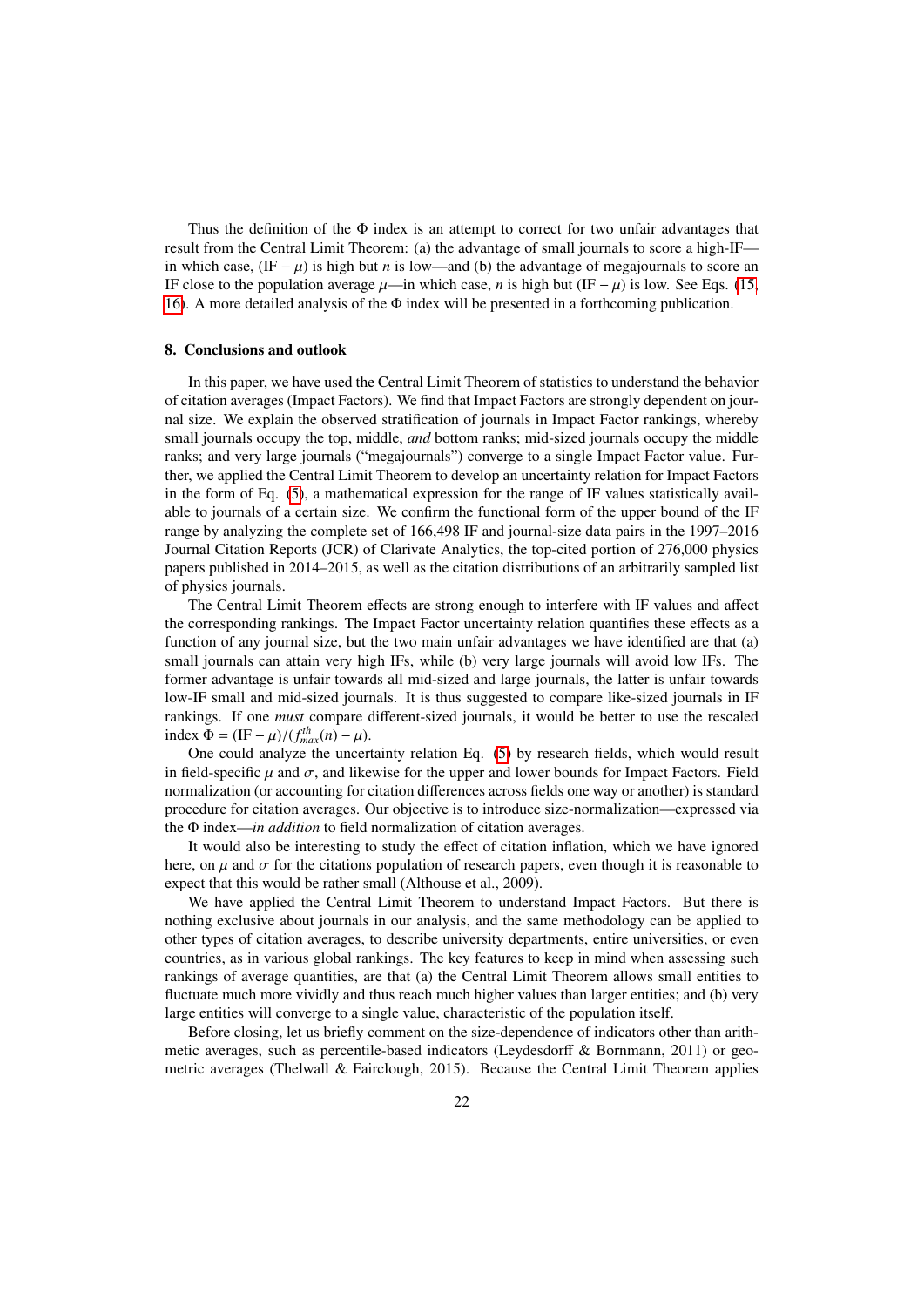| Journal (ranked by $\Phi$ index) | IF       | Φ     | $N_{2Y}$ | IF rank        |
|----------------------------------|----------|-------|----------|----------------|
| 1. NEW ENGL J MED                | 72.406   | 18.24 | 695      | 2              |
| 2. NATURE                        | 40.137   | 15.51 | 1763     | 10             |
| 3. SCIENCE                       | 37.205   | 13.84 | 1656     | 16             |
| 4. CA-CANCER J CLIN              | 187.040  | 13.00 | 50       | $\mathbf{1}$   |
| 5. LANCET                        | 47.831   | 10.75 | 580      | 5              |
| <b>6. CHEM REV</b>               | 47.928   | 10.41 | 542      | $\overline{4}$ |
| 7. CHEM SOC REV                  | 38.618   | 9.63  | 740      | 14             |
| 8. JAMA-J AM MED ASSOC           | 44.405   | 8.49  | 425      | 7              |
| 9. CELL                          | 30.410   | 8.04  | 873      | 22             |
| 10. J AM CHEM SOC                | 13.858   | 7.56  | 5030     | 111            |
| 11. ADV MATER                    | 19.791   | 7.33  | 1954     | 58             |
| 12. NAT COMMUN                   | 12.124   | 6.91  | 6001     | 148            |
| 13. ENERG ENVIRON SCI            | 29.518   | 6.86  | 680      | 24             |
| 14. NAT MATER                    | 39.737   | 6.57  | 323      | 12             |
| 15. J CLIN ONCOL                 | 24.008   | 6.49  | 973      | 39             |
| 16. ANGEW CHEM INT EDIT          | 11.994   | 6.24  | 5035     | 150            |
| 17. NAT NANOTECHNOL              | 38.986   | 6.14  | 294      | 13             |
| 18. NAT BIOTECHNOL               | 41.667   | 5.77  | 225      | 8              |
| 19. LANCET ONCOL                 | 33.900   | 5.66  | 340      | 19             |
| 20. ACS NANO                     | 13.942   | 5.47  | 2596     | 109            |
| 21. NAT PHOTONICS                | 37.852   | 5.40  | 243      | 15             |
| 22. P NATL ACAD SCI USA          | 9.661    | 5.36  | 6870     | 210            |
| 23. NAT GENET                    | 27.959   | 4.87  | 387      | 29             |
| 24. NAT REV DRUG DISCOV          | 57.000   | 4.78  | 79       | 3              |
| 25. J AM COLL CARDIOL            | 19.896   | 4.76  | 814      | 56             |
| 26. NAT MED                      | 29.886   | 4.75  | 317      | 23             |
| 27. NAT REV MOL CELL BIO         | 46.602   | 4.71  | 118      | 6              |
| 28. NANO LETT                    | 12.712   | 4.62  | 2363     | 133            |
| 29. CIRCULATION                  | 19.309   | 4.61  | 818      | 61             |
| 30. ACCOUNTS CHEM RES            | 20.268   | 4.39  | 663      | 49             |
| 31. J MATER CHEM A               | 8.867    | 4.13  | 5309     | 249            |
| 32. NAT REV IMMUNOL              | 39.932   | 3.99  | 118      | 11             |
| 33. BLOOD                        | 13.164   | 3.96  | 1581     | 125            |
| 34. EUR HEART J                  | 19.651   | 3.95  | 576      | 60             |
| 35. NAT METHODS                  | 25.062   | 3.93  | 323      | 38             |
| 36. BMJ-BRIT MED J               | 20.785   | 3.91  | 494      | 47             |
| 37. NAT REV GENET                | 40.282   | 3.89  | 110      | 9              |
| 38. PHYS REV LETT                | 8.462    | 3.83  | 5287     | 273            |
| 39. NUCLEIC ACIDS RES            | 10.162   | 3.69  | 2813     | 196            |
| <b>40. NAT REV CANCER</b>        | 37.147   | 3.66  | 116      | 17             |
| <b>41. CANCER CELL</b>           | 27.407   | 3.64  | 226      | 30             |
| 42. NAT CHEM                     | 25.870   | 3.61  | 253      | 36             |
| 43. ADV ENERGY MATER             | 16.721   | 3.55  | 691      | 79             |
| <b>44. ADV FUNCT MATER</b>       | 12.124   | 3.55  | 1583     | 147            |
| 45. IMMUNITY                     | 22.845   | 3.53  | 323      | 41             |
| <b>46. ACS APPL MATER INTER</b>  | 7.504    | 3.36  | 6112     | 327            |
| 47. GASTROENTEROLOGY             | 2318.392 | 3.35  | 485      | 65             |
| 48. NAT PHYS                     | 22.806   | 3.30  | 284      | 43             |
| 49. LANCET NEUROL                | 26.284   | 3.12  | 183      | 35             |
| 50. NAT NEUROSCI                 | 17.839   | 3.08  | 442      | 69             |
|                                  |          |       |          |                |

Table 2: Journal rankings by Φ index. Rankings by Impact Factor shown in last column.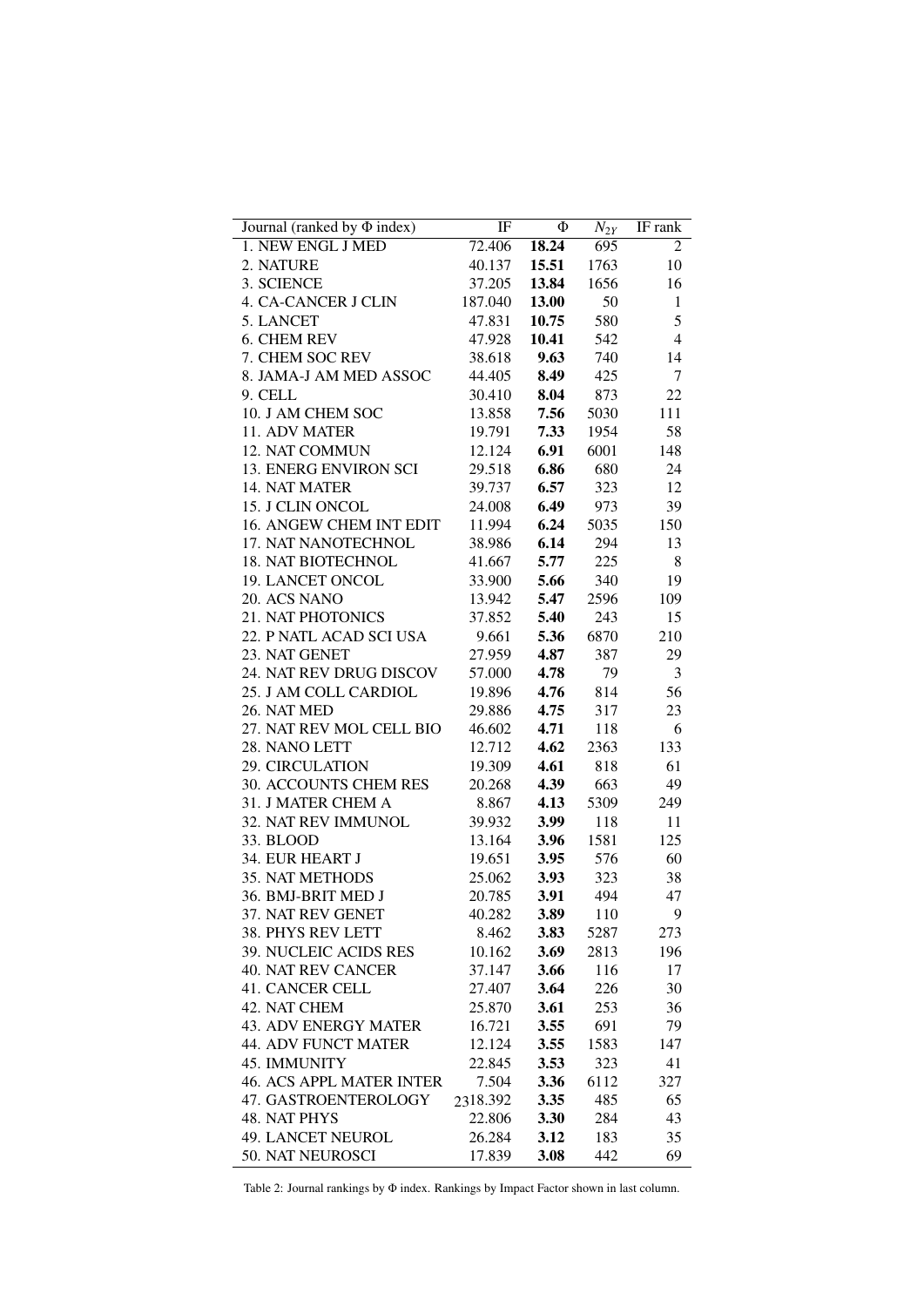specifically to arithmetic averages, the  $1/\sqrt{n}$  dependence that we observe here does not apply to percentile-based indicators or geometric averages. An applyis of size effects for such indicators percentile-based indicators or geometric averages. An analysis of size effects for such indicators would be interesting but is clearly beyond the scope of this study. Let us simply register an observation, drawn from the physics papers published in 2014–2015 and cited in 2016. For this set of papers, the range of values of the *geometric* average—determined by its maximum value decreases with sample size (i.e., decreasing citation rank) *n* as ∼ *n* <sup>−</sup>0.225. While this decrease is slower that for the corresponding arithmetic average of Eq. [\(13\)](#page-8-0)—and, curiously, with exactly *half* the exponent—it still suggests that some form of size-normalization if also necessary for geometric averages of citation distributions.

*Acknowledgments*: I am grateful to Jerry I. Dadap (Columbia University), Albyn Jones (Reed College), Andrew Gelman (Columbia University), and Amine Triki (Clarivate Analytics) for stimulating discussions, and to Richard Osgood Jr. (Columbia University) for encouragement and hospitality.

*Disclaimer: The author is an Associate Editor at the American Physical Society. The opinions expressed here are his own.*

This research did not receive any specific grant from funding agencies in the public, commercial, or not-for-profit sectors.

# *References*

Adler, R., Ewing, J., Taylor, P., (2008). Citation Statistics. *Joint Committee on Quantitative Assessment of Research*, available at

http://www.mathunion.org/fileadmin/IMU/Report/[CitationStatistics.pdf.](http://www.mathunion.org/fileadmin/IMU/Report/CitationStatistics.pdf)

- Althouse, B. M., West, J. D., Bergstrom, C. T., Bergstrom, T., (2009). Differences in Impact Factor across fields and over time, *Journal of the American Society for Information Science* & *Technology, 60*, 27–34.
- Amin, M., Mabe, M., (2004). Impact factors: Use and abuse, *International Journal of Environmental Science and Technology, 1*, 1–6.
- Antonoyiannakis, M., (2008). Citation analysis: Beyond the Journal Impact Factor. *APS March Meeting*, Available at http://meetings.aps.org/link/[BAPS.2008.MAR.U39.8.](http://meetings.aps.org/link/BAPS.2008.MAR.U39.8)
- Antonoyiannakis, M., (2015a). Impact Facts & Impact Factors: A view from the Physical Review. *PQE - The 45th Winter Colloquium on the Physics of Quantum Electronics,* Available at http://[www.pqeconference.com](http://www.pqeconference.com/pqe2015/Abstracts/345p.pdf)/pqe2015/Abstracts/345p.pdf.
- Antonoyiannakis, M., (2015b). Median Citation Index vs Journal Impact Factor. *APS March Meeting*, Available at http://meetings.aps.org/link/[BAPS.2015.MAR.Y11.14.](http://meetings.aps.org/link/BAPS.2015.MAR.Y11.14)
- Antonoyiannakis, M., Mitra, S., (2009). Editorial: Is PRL too large to have an 'impact'? *Physical Review Letters, 102*, 060001.
- Bornmann, L., Leydesdorff, L., (2017). Skewness of citation impact data and covariates of citation distributions: A large-scale empirical analysis based on Web of Science data. *Journal of Informetrics, 11*, 164–175.
- Bornmann, L., Leydesdorff, L. (2018). Count highly-cited papers instead of papers with h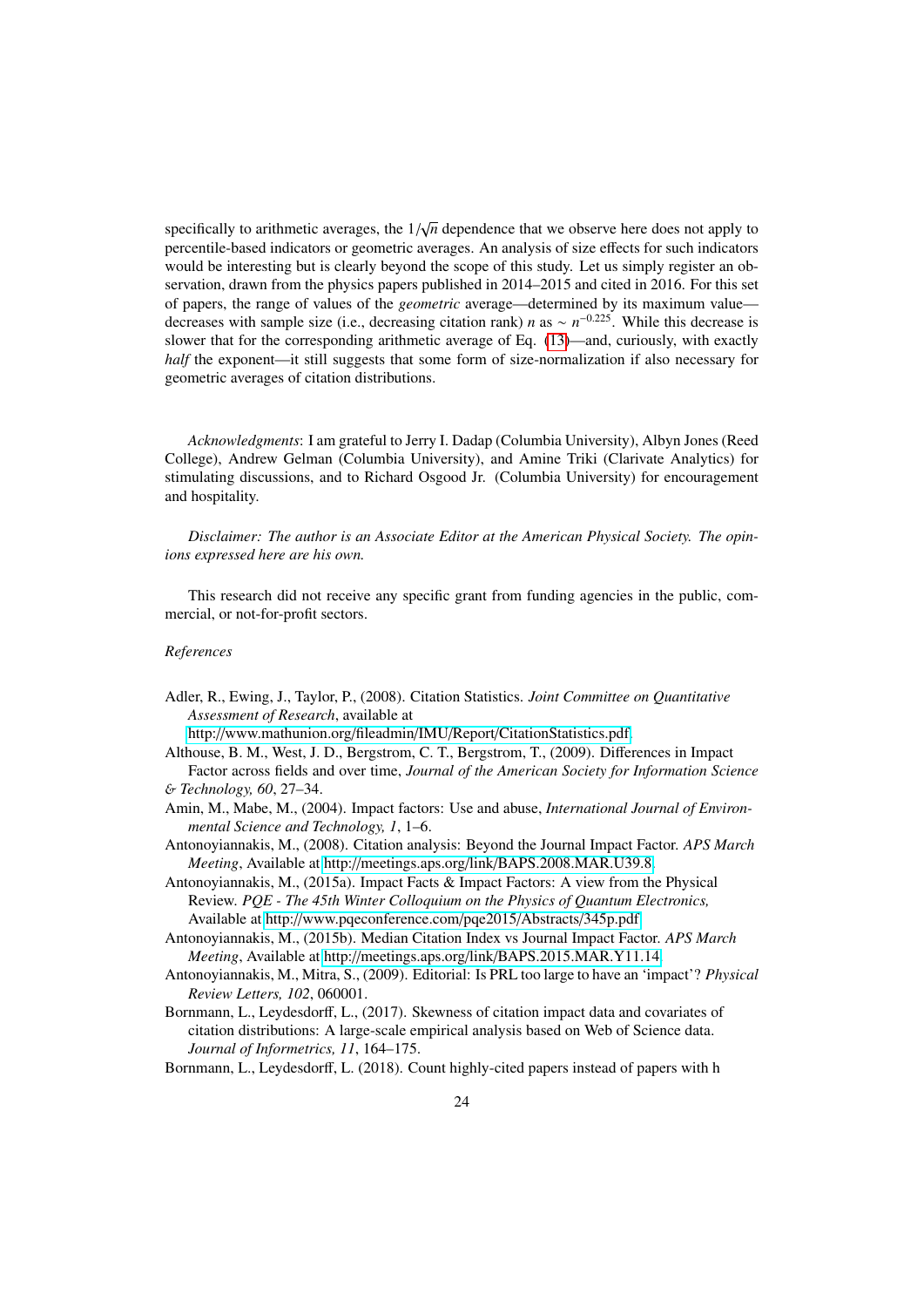citations: use normalized citation counts and compare "like with like"!, *Scientometrics* 115, 1119–1123.

- Crespo, J., Ortuño-Ortín, I., Ruiz-Castillo, J., (2012). The citation merit of scientific publications, *PLoS ONE, 7*, e49156.
- De Veaux, R. D., Velleman, P. D., & Bock, D. E. (2014). Stats: Data and Models (3rd Edition), *Pearson Education Limited.*
- Fang, L., Wenbo, G., Chao Z., (2018). High impact factor journals have more publications than expected. *Current Science, 114*, (5), 955–956.
- Fersht, A., (2009). The most influential journals: Impact Factor and Eigenfactor. *Proceedings of the National Academy of Sciences of the United States of America, 106*, 6883–6884.
- Gaind, N. (2018). Few UK universities have adopted rules against impact-factor abuse, *Nature News*, Available at https://www.nature.com/articles/d41586-018-01874-w.
- Gelman, A., Nolan, D., (2002). Teaching Statistics: A Bag of Tricks, *Oxford University Press.*
- Glänzel, W., Moed, H. F., (2013) Opinion paper: Thoughts and facts on bibliometric indicators. *Scientometrics, 96*, 381–394.
- Huang, D.-w., (2016). Positive correlation between quality and quantity in academic journals, *Journal of Informetrics 10*, 329–335.
- Katz, J.S., (2000). Scale-independent indicators and research evaluation, *Science and Public Policy, 27*, 23–36.
- Leydesdorff, L., & Bornmann, L., (2011), Integrated Impact Indicators (I3) compared with Impact Factors (IFs): An alternative design with policy implications, *Journal of the American Society for Information Science and Technology, 62* (11), 2133–2146.
- Merton, R., (1968). The Matthew effect in science, *Science, 159,* 56–63.
- Moed, H. F. (2005). Citation Analysis in Research Evaluation, *Springer*.
- Newman, M. E. J., (2005). Power laws, Pareto distributions and Zipf's law, *Contemporary Physics, 46*, (5), 323–351.
- Radicchi, F., Fortunato, S., Castellano, C., (2008). Universality of citation distributions: Toward an objective measure of scientific impact. *Proceedings of the National Academy of Sciences of the United States of America, 105*, 17268–17272.
- Redner, S., (1998). How popular is your paper? An empirical study of the citation distribution. *European Physical Journal B, 4*, 131–134.
- Rossner, M., Van Epps, H., Hill, E., (2007). Show me the data. *Journal of Cell Biology 179*, 1091–1092.
- Rousseau, R. (2016). Positive correlation between journal production and journal impact factor. *Journal of Informetrics, 10*, 567–568.
- Rousseau, R., Van Hooydonk, G., (1996). Journal production and journal impact factors, *Journal of the American Society for Information Science, 47*, 775–780.
- San Francisco Declaration on Research Assessment, (2012). Available at http://[www.ascb.org](http://www.ascb.org/dora/)/dora/.
- Seglen, P. O., (1992). The skewness of science. *Journal of the American Society for Information Science, 43*, 628–638.
- Seglen, P. O., (1997). Why the Impact Factor of journals should not be used for evaluating research. *British Medical Journal, 314*, 498–502.
- Stephan, P., Veugelers, R., Wang, J., (2017). Reviewers are blinkered by bibliometrics. *Nature, 544*, 411–412.
- Thelwall, M., Fairclough, R., (2015). Geometric journal impact factors correcting for individual highly cited articles. *Journal of Informetrics, 9*, 263–272.